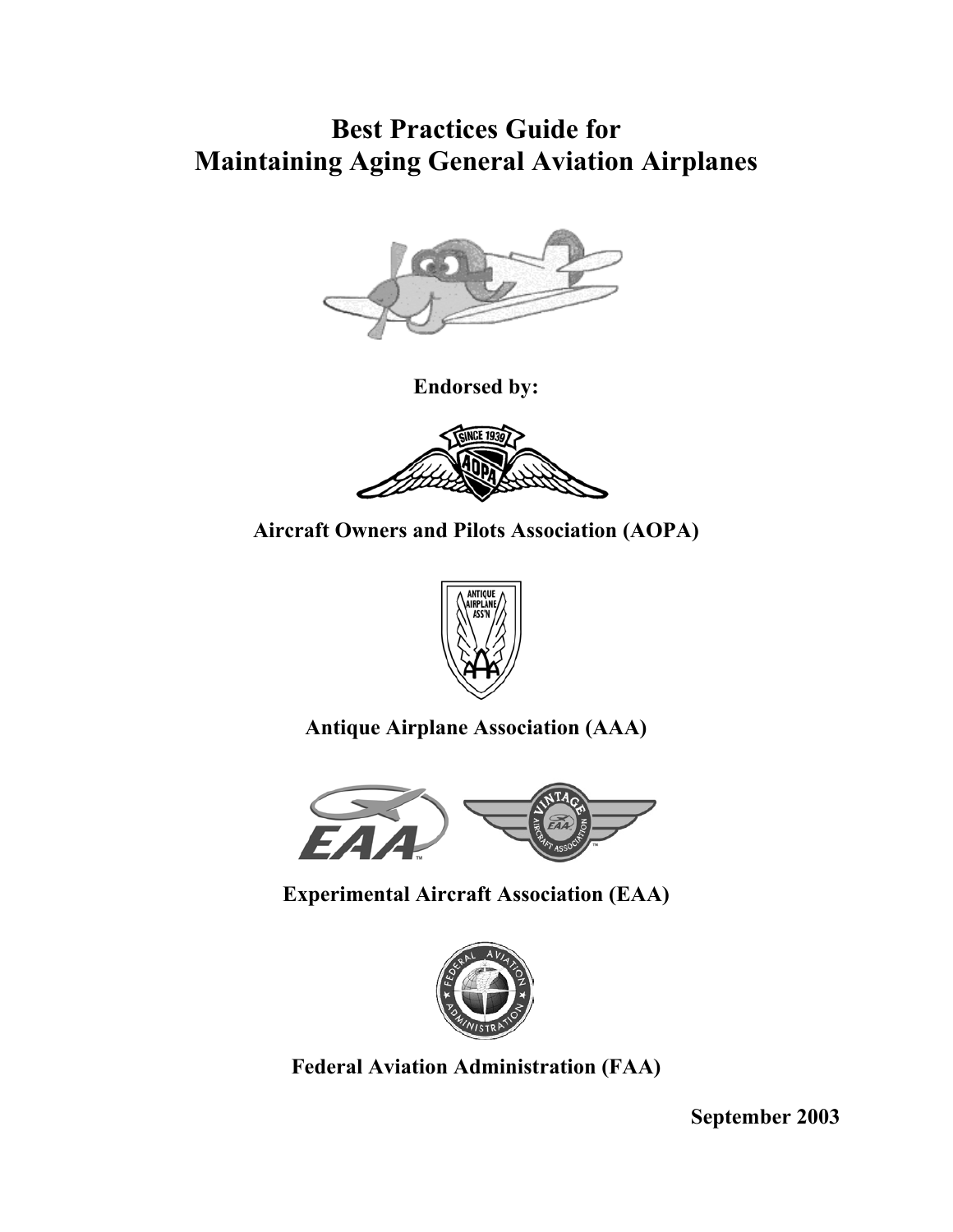### **Best Practices Guide for Maintaining Aging General Aviation Airplanes**



This document provides owners of aging single-engine airplanes guidance about maintaining the airworthiness of their airplanes. The general aviation (GA) fleet is aging. In 2000, the average age of the nation's 150,000 single-engine fleet was more than 30 years. By 2020, the average age could approach 50 years. This guide for maintaining older airplanes consists of "best practices" that go beyond normal inspection requirements.

A team made up of airplane manufacturers, owners, their representative organizations, and engineers and inspectors from the Federal Aviation Administration (FAA) developed these best practices. The Aircraft Owners and Pilots Association (AOPA), the Antique Airplane Association (AAA), the Experimental Aircraft Association (EAA), and the FAA endorse this guide.

The intended primary users of this guide are owners of older, small single-engine airplanes. In this guide, owners will find useful tips for assessing the effects of aging on their airplane. They will also find that this guide provides excellent guidance for user groups or type clubs to use for developing a checklist and gathering reference information specific to a model type.

Although targeted specifically for small single-engine airplanes, much of the information in this guide applies to the entire GA fleet. Actions owners take based on these best practices will help protect their investment and, more importantly, help maintain the safety of their airplanes.



### **Background**

The GA fleet is being used well beyond the flight hours and years envisioned when the airplanes were designed. There is concern that continued airworthiness safety matters will become more common as the fleet ages. Several factors are key in keeping the existing fleet in service. Safety studies show that the biggest safety concern for GA safety is pilot situational awareness. To address this concern, modifications to the cockpit are now popular because of the rapid advances in avionics and associated affordability. A 40-year-old, four-place airplane with new avionics can remain productive for many years with periodic avionics upgrades as this technology advances. These improvements will increase safety and allow much of the existing fleet to remain in service well into the 21<sup>st</sup> century. At the same time, few cost-competitive new models are available.

These airplanes could develop serious age-related problems as they continue to be used well beyond their envisioned design life. The bulk of the fleet is designed to Civil Aviation Regulations (CAR) 3 standards that were established in the 1950s or earlier. These standards lack fatigue and continued airworthiness requirements as part of their certification. Thanks to the robust designs, these airplanes show few signs of aging. However, little is known about the condition of these old airplanes and the general effects of aging on them.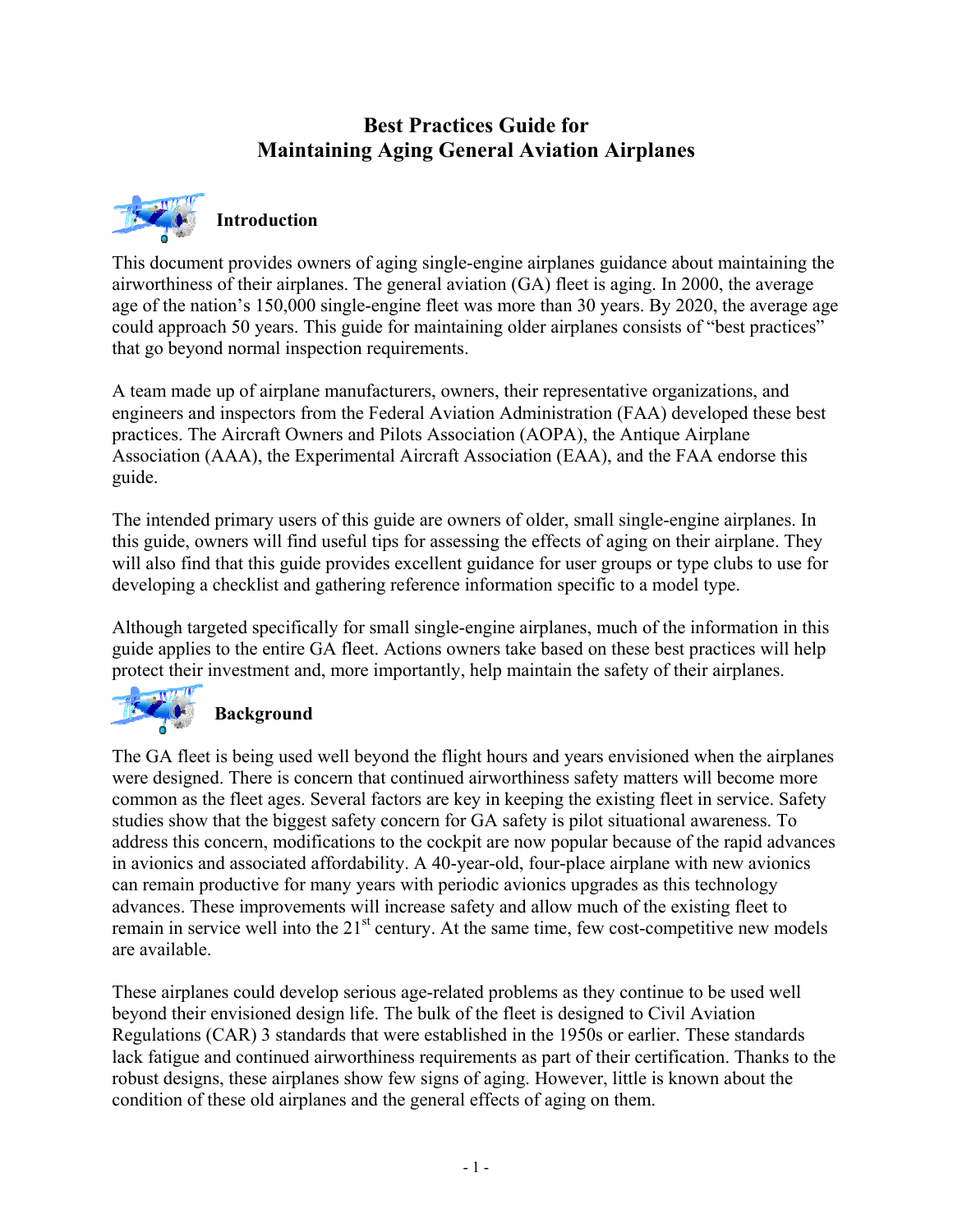Industry and government have worked together to learn more about the effects of aging on aircraft. The focus of their efforts has been on research and regulation that specifically applies to large transports and commercial operations. However, the physics of aging ignore regulatory boundaries. Through this effort, industry has learned much about corrosion, metal fatigue, inspection techniques, and wiring deterioration. Much of this knowledge can benefit GA.

Methods for mitigating the effects of airplane aging parallel those used in medicine. Advances in medical science continue to result in new methods of detecting precursors to serious health problems. Health professionals recommend increasingly more intrusive "inspections" as people age. People accept these recommendations and generally request more thorough physicals as they get older. Conversely, most small airplanes, regardless of age, are rarely (if ever) inspected beyond a non-intrusive annual or 100-hour inspections as required by 14 CFR 43.15, Appendix D.



**Purpose** 

The recommended best practices contained in this guide are similar to suggested physical exams that doctors recommend. Each airplane ages differently depending on how it is maintained and used over its life. However, airplane design concepts are similar from model to model and from manufacturer to manufacturer. Therefore, these best practices generically apply to all GA models regardless of manufacturer.

This guide explains the importance of reviewing the airplane's maintenance records. It gives some ideas for doing it and contains references that provide additional detailed information. It also provides sources of information specific to particular airplane types. The owners of older airplanes routinely form organizations, especially when the manufacturer no longer exists or provides little customer support. These organizations (referred to as "type clubs") share information and are often considered the best source of continued airworthiness concerns that could be or develop into safety problems.

This guide provides a baseline airplane-wide checklist of potential aging concerns for critical areas of an airplane. Included in this guide is an example of such a maintenance and inspection checklist with reference information for a specific airplane model. This example shows how these best practices can be used.



### **Best Practices**

Many aging aircraft designs that are still capable of safe and useful operation in today's environment have manufacturers that have gone out of business or (for other reasons) no longer exist. Other manufacturers that may still exist do not have the capability of providing field support for the aging models. Engineering drawings, maintenance procedures, and other technical data are just not available from these nonexistent or nonsupportive manufacturers.

Acquiring, organizing, preserving, and making available for easy access all data that can be found greatly increases the likelihood for improvements in the maintenance and safe operation of a particular airplane. Extended to a model type or several model types, these actions can have an enormous impact on the future safe operation of the aging small airplane fleet.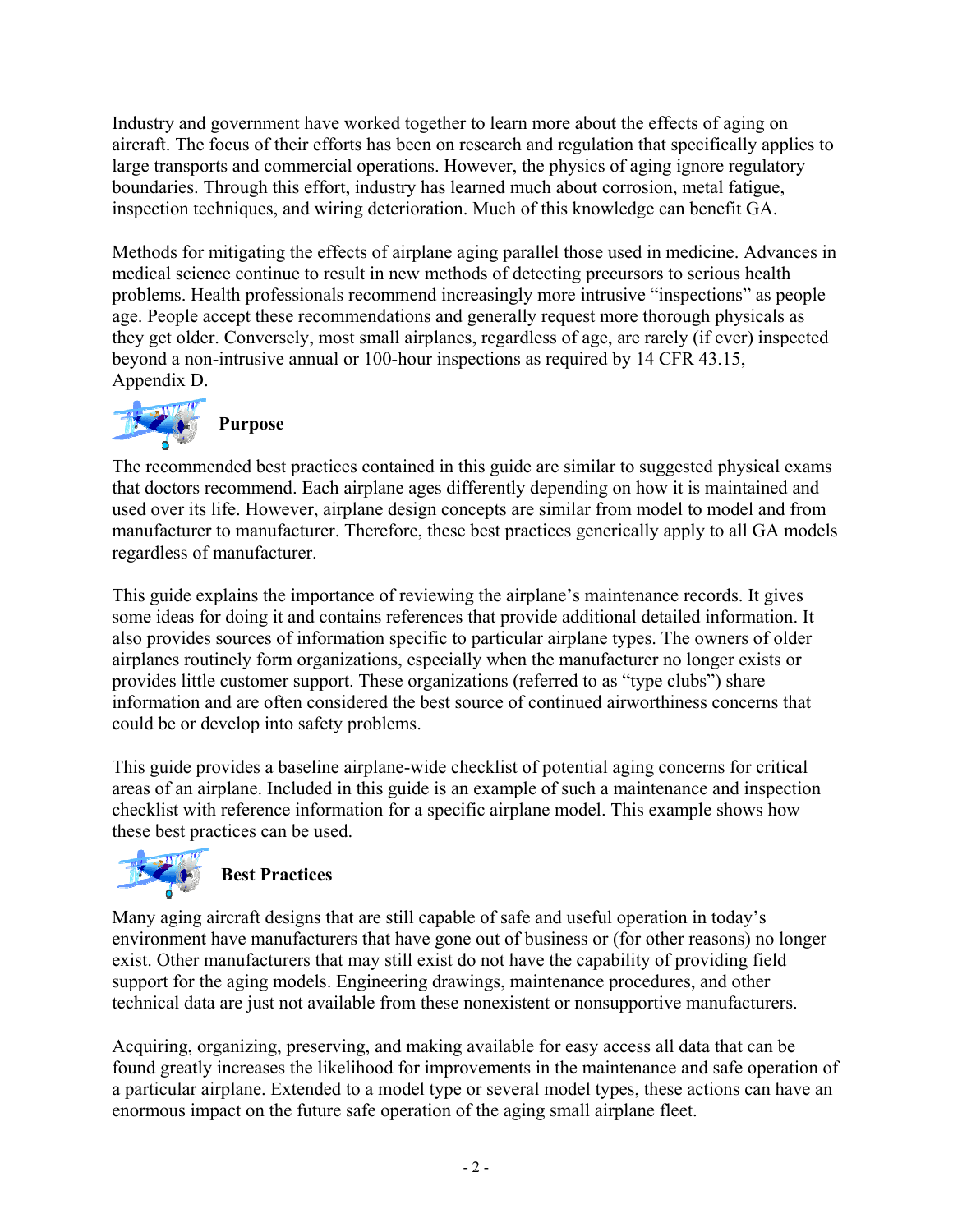Two specific best practices can have a fundamental impact on the way maintenance and inspection is approached for aging airplanes. These are:

- Airplane records research
- Special attention inspections

Doing either of these helps assess the condition of an airplane. Doing both is needed to thoroughly assess the effects of aging on an airplane and provide a method of monitoring its condition as it continues to age.



### **Best Practice: Airplane Records Research**

Records research is the first step in determining the condition of an aging airplane. The degree of inspection necessary, as well as the determination of what items may have already been inspected, will come from a thorough records research. This research will not only identify certain maintenance and usage characteristics of a particular airplane, it will also expose potential areas of attention pertinent to a model type or usage class.

Typically, inspection and overhaul recommendations contained in older GA airplane maintenance instructions do not provide adequate guidance regarding aging maintenance issues. Therefore, assessing the quality of maintenance during an airplane's life is important to determine what parts were replaced, if corrosion was ever a problem, and other maintenance factors that could lead to an aging concern.

In order to establish the maintenance history of a particular airplane, the airplane owner and his or her mechanic must gather all available information. This helps establish a baseline to determine what maintenance, repairs, and alterations have been done and how well the airplane has been cared for.

Research from more general model type issues can be compared with individual airplane information to identify similarities and differences. In effect, this helps answer the question: "Does what I am seeing on this particular airplane match the history of the airplane and type per available records?"

Following is a list of those sources that you should use to determine both individual airplane and model type histories.

**A. Logbook Entries:** This is traditionally where most owners/mechanics begin their investigation. Having logbooks that are complete back to when the airplane came off the production line is a plus, but for various reasons (loss, theft, destroyed, etc.) this is not always possible. This is why the acquisition of the records for the airplane from the FAA (see below) is important. The logbooks should show a clear trend of what maintenance has been preformed throughout the life of the airplane as well as the usage history of the airplane. There should also be clear indications of airworthiness directive (AD) compliance as well as what modifications or major repairs have been done.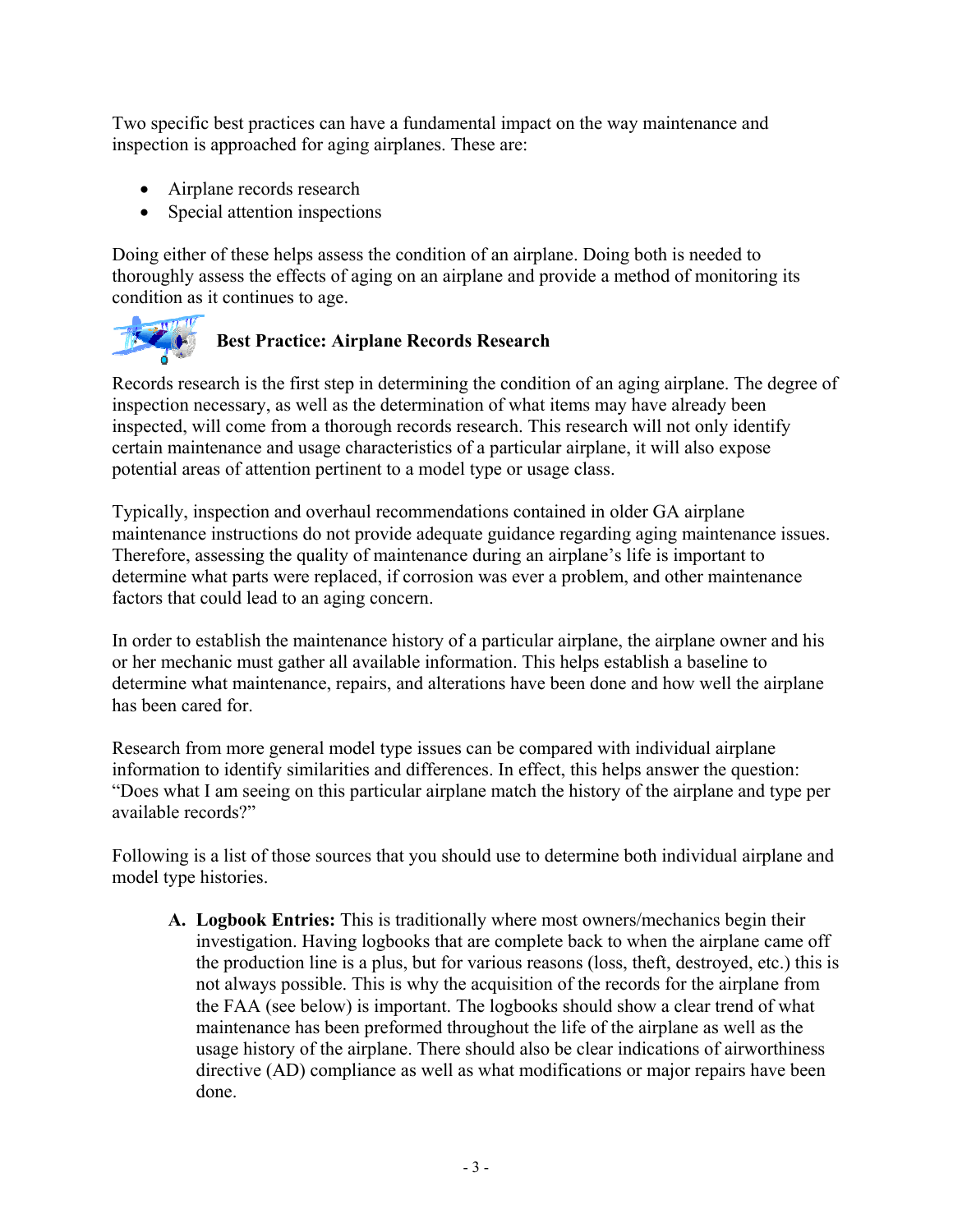The logbook entries should be compared to the physical condition of the airplane. Always ask the question: "Does the logbook reflect what has actually been done to the airplane?" If so, then the owner should have confidence that the logbooks are reasonably accurate. If the logbook contains maintenance or alteration actions that are currently not part of the airplane, then further investigation may be in order to determine the importance of the missing action. Likewise, if the airplane is altered without any logbook entries, then you should investigate the alterations to determine the effect on the performance of the airplane.

**B. Aircraft Records:** The FAA provides records for specific aircraft, propellers, and engines. By sending a request to the FAA with the aircraft N number, an owner can receive a copy of all the records on that particular aircraft. Because airplane N numbers can change, you should also make a similar request for aircraft make, model, and serial number. If these two do not match, then you may need to further investigate as to why.

Records available include registrations, bills-of-sale, repair and alteration form 337s, supplemental type certificates (STC), and other information. You should also compare this paperwork to the physical airplane to determine if any unrecorded modifications have been made.

These records are sent either on microfiche, on CD, or on paper for some older aircraft. There is a nominal charge to open the aircraft file and copy the material. Information regarding records requests is available from the FAA at Flight Standards Service (AFS-750), Box 25504, Oklahoma City, OK 73125 or at the following website: *http://diy.dot.gov*.

- **C. Type Certificate Data Sheets (TCDS):** The TCDS contains relevant data specific to a model type. The FAA awards a type certificate (TC) only after the applicant shows compliance with the safety regulations as specified by the certification basis listed on the TCDS. The TCDS is a summary of the baseline technical description of the model type, which includes information such as performance, weights, center of gravity limits, and engine and propeller specifications. You can access the TCDS database at the following FAA website: *http://www.airweb.faa.gov/rgl* or by clicking the following hotlink: *type certificate data sheet.*
- **D. Airworthiness Directives (AD):** The FAA issues ADs to owners of affected airplane model types, engines, propellers, or appliances such as instruments. An AD is a mandatory action to correct an unsafe condition. The required actions are usually modifications, one-time inspections, repetitive inspections, or a combination. Owners should compare ADs for their airplane model type with their logbook entries to ensure that the ADs have been done. You can access the AD database at the following FAA website: *http://www.faa.gov/* or by clicking the following hotlink: *Airworthiness Directives.*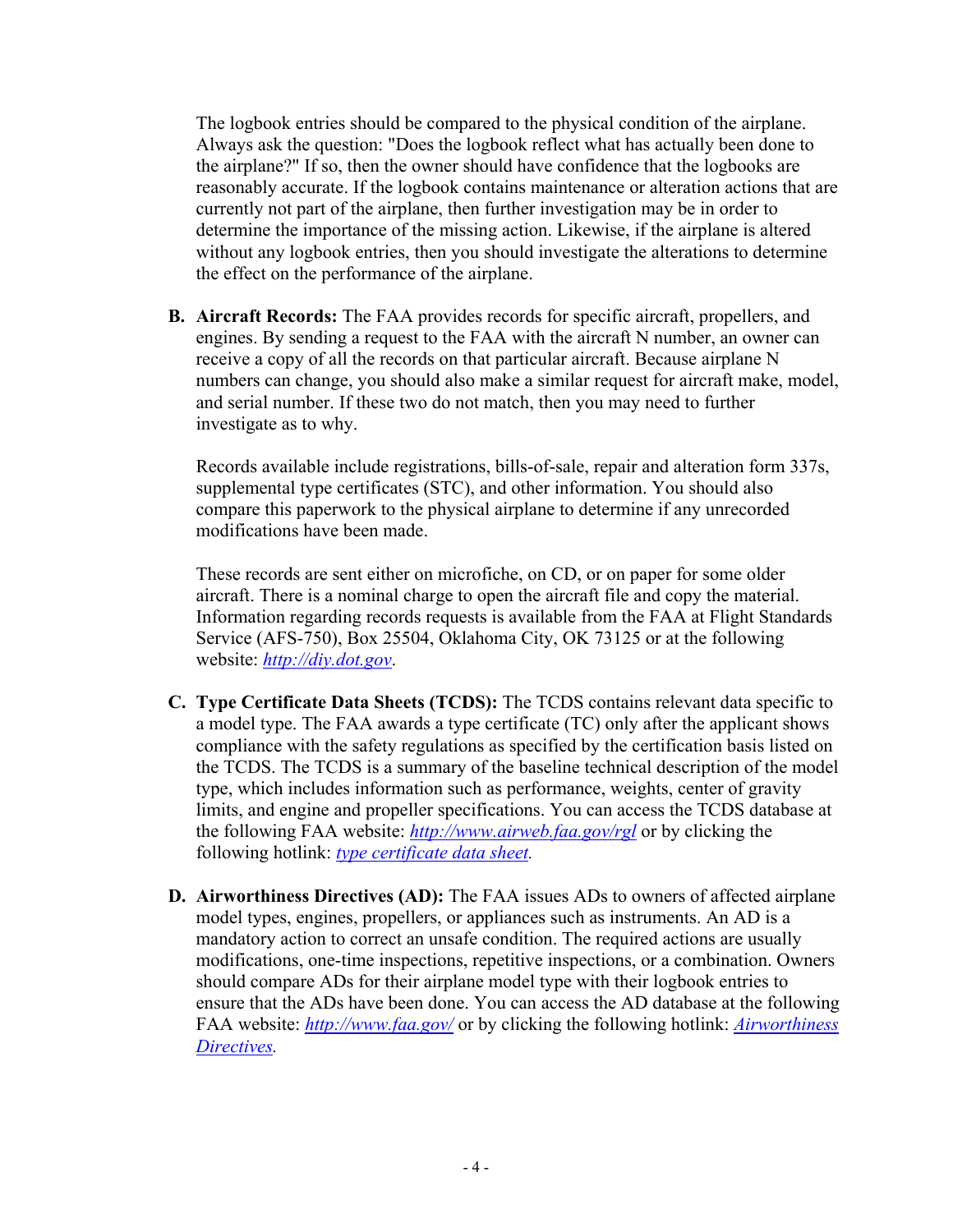- **E. Special Airworthiness Information Bulletins (SAIB):** The FAA issues SAIBs to owners of affected airplane model types, engines, propellers, or appliances such as instruments. An SAIB is not mandatory but provides information regarding an airworthiness concern that is less serious than an unsafe condition addressed with an AD. SAIBs often reference manufacturer service bulletins and service letters. You can access the SAIB database at the following FAA website: *http://av-info.faa.gov/* or by clicking the following hotlink: *Special Airworthiness Information Bulletins (SAIB).*
- **F. Service Bulletins/Letters:** Aircraft manufacturers issue service bulletins and service letters to address in-service issues or as a method of product improvement. These are often instructions for accomplishing the mandatory actions of an AD. You can obtain service bulletins and service letters from the manufacturer and often from a model's type club.
- **G. Service Difficulty Reports (SDR):** The FAA's database of SDRs contains reported maintenance and/or service problems for any aircraft, engine, or component. An airplane owner can search this database for model specific or individual airplane reports. This can be helpful for identifying areas that may be candidates for special attention (especially if the logbooks are incomplete). This can be useful for determining any past difficulties for specific airplanes. SDRs are available from the FAA Aviation Systems Data Branch (AFS-620), Box 25082, Oklahoma City, OK 73169. You can access the SDR database at the following FAA website: *http://afs600.faa.gov* or by clicking the following hotlink: *SDR Info.*

In order to make the database as useful as possible, owners or mechanics are encouraged to submit SDRs with complete confidence that they will not lead to enforcement actions. Submitting an SDR can help alert other owners, mechanics, or inspectors of problems that may arise in aircraft no longer supported by an active manufacturer.

- **H. National Transportation Safety Board** (**NTSB) Records:** The NTSB keeps descriptions of more than 140,000 aviation accidents in a searchable database. Searching this database helps the owners/operators or mechanics determine whether their particular aircraft has ever been involved in an accident. This could help the owner/operator or mechanic match up repairs on an aircraft to the reasons for those repairs. It can also help determine trends of accidents regarding a particular model of aircraft. You can access the NTSB database at the following website: *www.ntsb.gov/aviation/aviation.htm* or by clicking the following hotlink: *Accident Database & Synopses*.
- **I. General Aviation Airworthiness Alerts:** Also known as AC 43-16A, aviation maintenance alerts are compilations of recent maintenance problems that are showing up on aircraft (including factory- and amateur-built aircraft, helicopters, powerplants, and propellers), but have not been fully evaluated to the point of becoming a service bulletin, AD, or SAIB. The FAA publishes these alerts monthly from SDRs submitted by those who operate and maintain the civilian aircraft fleet. For aging aircraft, they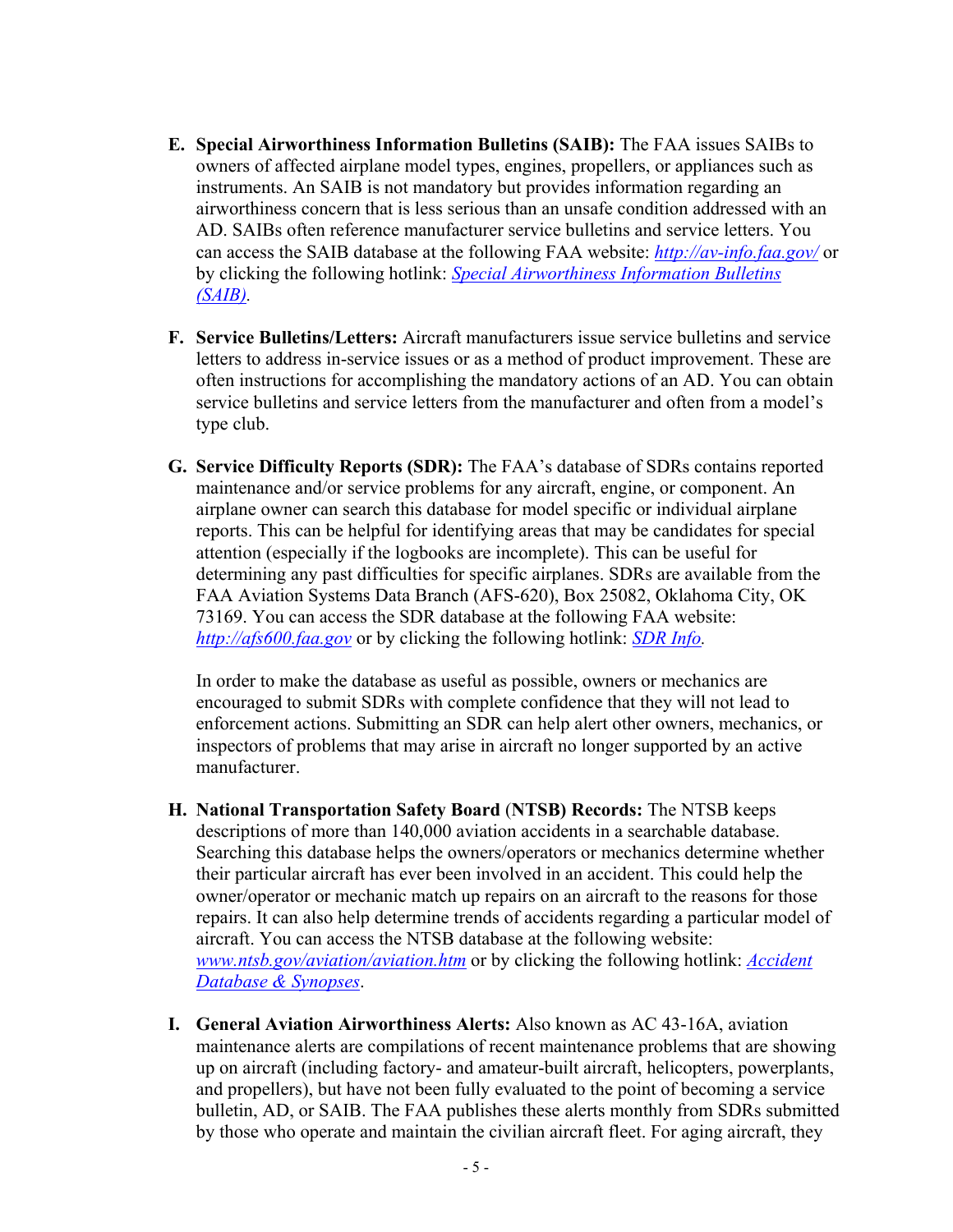can be an early indication of a developing trend of problems. You can access the General Aviation Airworthiness Alerts database at the following FAA website: *http://av-info.faa.gov/* or by clicking the following hotlink: *General Aviation Airworthiness Alerts.*

**J. Supplemental Type Certificates (STC):** STCs have been developed for many different types of aircraft. These are incorporated to upgrade or improve avionics, systems, engines, gross weight, etc. Design upgrades often have a positive effect with regard to aging issues. A review of the FAA STC database for a specific make and model may reveal design improvements to address an aging issue discovered during routine inspection and maintenance. You can access the STC database at the following FAA website: *http://www.airweb.faa.gov/rgl* or by clicking the following hotlink: *Supplemental Type Certificates (STC).*

During the research described in **A. Logbook Entries** and **B. Aircraft Records**, owners may discover that STCs are installed on their airplane. In some cases, an STC can affect the continued airworthiness of the airplane. If it does, you should see this reflected with changes to the airplane's Instructions for Continued Airworthiness (ICA). Unfortunately, this does not always happen. Therefore, it is always in the owner's best interest to consider additional maintenance or inspection requirements for incorporated STCs that do not provide specific instructions for continued airworthiness.

During the records research, the owner should be aware of certain factors that may have significant impact on the condition of an aging airplane. You should adjust the way an individual airplane is inspected according to what the research reveals about the airplane's history. The research should answer several questions.

An airplane spends far more time on the ground than it does in the air. Therefore, the environment it is exposed to while on the ground plays a significant role in how it ages.

*Has the airplane been hangared? How much of its time has been outside?* If the airplane has spent much of its time outside, then there may be additional wear on seals, hoses, and moving parts exposed to the extremes of temperature and moisture. The likelihood of corrosion would be higher for an airplane not hangared.

*Where has the airplane been geographically?* If it has been located in coastal areas, even for a few years, corrosion is probably a concern. (The Florida coast seems to be especially severe.) Corrosion degradation is not limited to structure; it can also cause problems with electrical connectors, etc. Corrosion is more of a concern if the airplane has not been hangared. If it has spent most of its time outside in areas where it gets very cold or very hot, this will take an additional toll. Deterioration of electrical components, hoses, seals, and lubrication is faster when subjected to temperature extremes.

*Has the airplane been inactive or in storage for a long period of time?* Airplane inactivity has a more severe impact than regular use. The same issues of material deterioration, lubrication, and part wear due to lack of movement can lead to accelerated aging.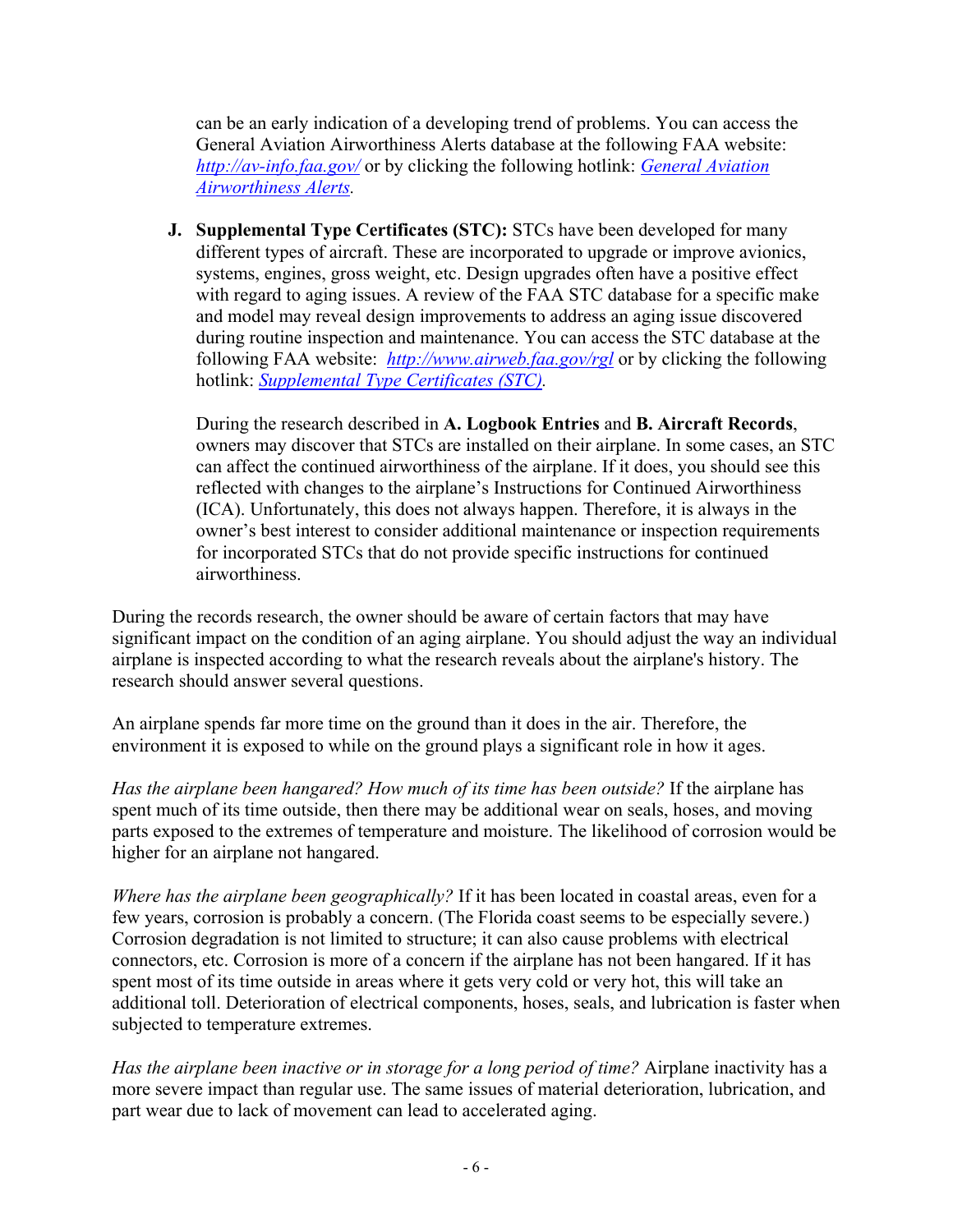*Has the airplane been used in a special usage role?* A significant amount of time flying at low levels (for example, pipeline patrol or aerial survey) exposes the airframe to more frequent and higher gust loads. This in turn causes additional metal fatigue damage to the wings, empennage, and associated structure. Mountain flying is also a harsher gust environment and therefore more damaging. Operating the airplane with consistently heavy loads or for very short flights also induces additional fatigue damage. Any operation in aerobatic or high-g maneuvers is damaging.

Unfortunately, metal fatigue damage is not "healing." Severe usage early in an airplane's life is just as damaging as similar usage to an old airplane. Just because the airplane was new when it flew in severe operations, unseen and undetected damage to the metal still occurred and will remain. This can manifest itself in a higher likelihood of cracking later in the airplane's life. (Wood and composite structures don't sustain fatigue damage the same as metal, but repeated loads still have long-term damaging effects.)

Good records research enables an assessment of individual airplane history including particular and pertinent environmental and usage factors. When coupled with research results for the model type history, an individual airplane assessment becomes more meaningful.



### **Best Practice: Special Attention Inspections**

An assessment of an airplane's paperwork is only the prelude to a thorough aging evaluation. For aging airplanes, the normal annual inspection minimum requirements specified in 14 CFR 43.15, Appendix D, or those recommended by the manufacturer are probably not enough. A detailed inspection or series of inspections, modifications, parts replacements, or a combination of these may be necessary to keep an aging airplane operating safely.

As an airplane ages, the inspection methods and techniques may change from what was previously required. Special inspections may be required because of high aircraft time, severe operation, inactivity, outside storage, modifications, or poor maintenance. The records research will provide information needed for owners and mechanics to determine what may be needed for a particular airplane or airplane type.

Special inspection criteria can be written to pertain to a specific airplane or airplane type. Appendix 1, Aging Airplane Inspection & Maintenance Baseline Checklist, is a baseline form that you can use as a starting point for developing a model or airplane specific inspection and maintenance checklist.

The design concepts of both systems (mechanical, electrical, and flight controls) and structures (layout and materials) are similar from model to model and from manufacturer to manufacturer for most aging GA airplanes. Areas common to these airplanes areas that are typically susceptible to aging have been identified and are listed in Appendix 1.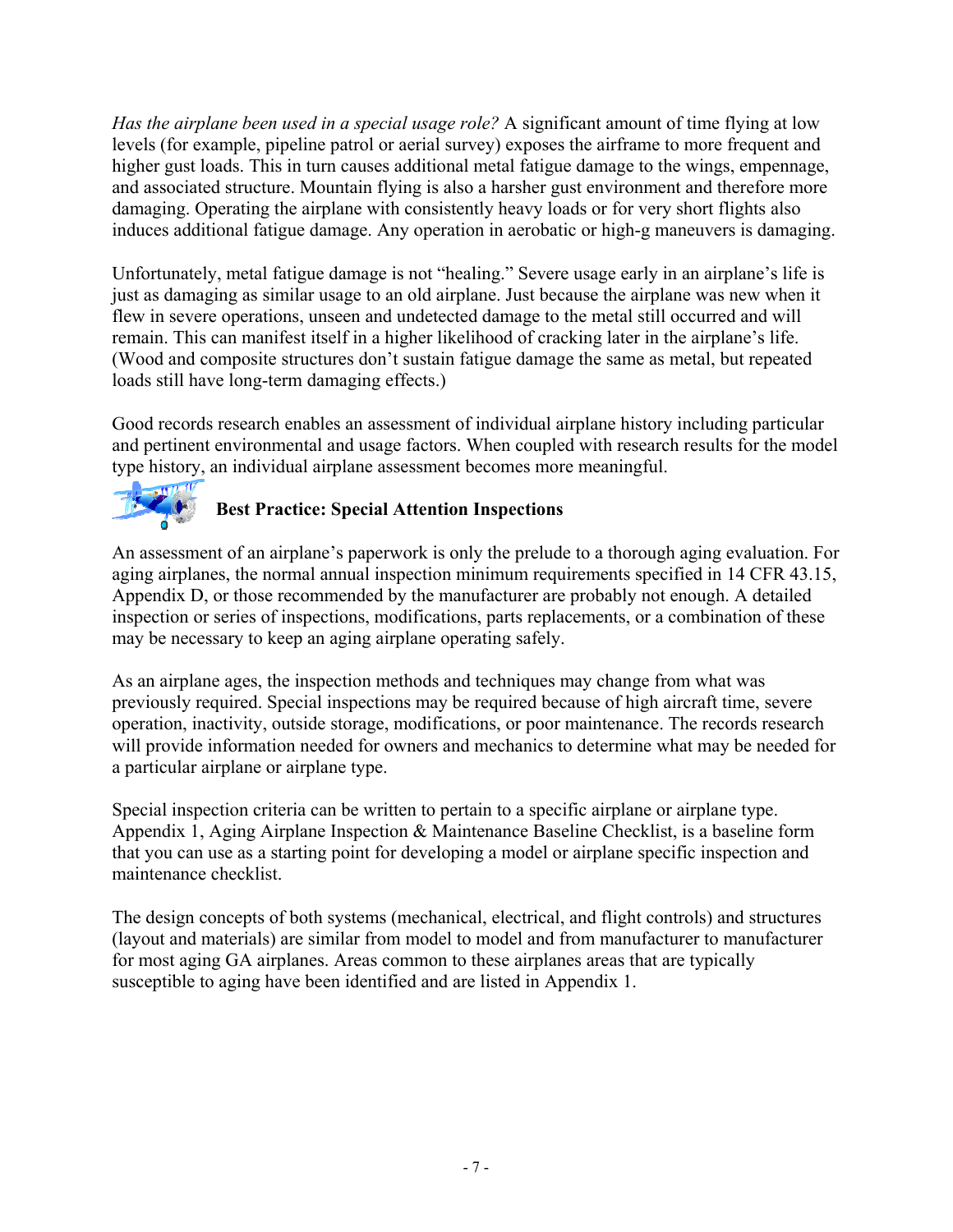The checklist form in Appendix 1 lists areas that are critical to the airworthiness of the airplane. It is broken into several categories or airplane areas:

- 
- 
- 
- 
- 
- Avionics Fuel System Propeller
	-
- Controls Fuselage Repairs
- Electrical Instruments Systems
- 
- Empennage Landing Gear Wing
- General Engine Modifications
	-
	-
	-
	-

Some of the listed airplane areas are sensitive to calendar age. Corrosion, wiring, electrical connectors, seals, fuel and hydraulics plumbing, and control cables are some examples. Other areas are sensitive to flight hours or corrosion. Major attach fittings such as wing, empennage, and engine attachments are some examples. For instance, the attach bolts are typically never removed and inspected.

In addition to pointing out specific areas to inspect, the checklist form provides space in columns to document why the inspection may be necessary, when the area or part was last inspected or replaced, and any findings or notes. This last column may aid in documenting special inspections, part replacements, or other noteworthy actions.

Airplane owners or mechanics should expand the checklist form to include items of special concern that result from the records research. When available, manufacturer service bulletins and service letters usually provide directions about how to perform specific inspections (visual, magnifying lens, dye penetrant, eddy current, etc.) or modifications along with special precautions. If special inspections or modifications are developed independently, then you should include or attach this information to the form. Ideally, this information would be tied back to the airplane records research. You should also document special inspections required by the ICA of a field approval here as well.

When working through this process, owners or mechanics may determine that normal visual inspection techniques are not practical. In that case, you may need more intrusive inspections. Inspection methods continuously improve or become more affordable. Borescopes provide highquality methods for visual inspections to some inaccessible areas. Other techniques, like eddy current, are becoming more popular for assessing a wide range of concerns. Standbys like dye penetrant and magnetic particle remain effective for detecting cracks.

When access to a critical area is a problem, you may need panels installed. This should not deter an owner from having it done. Type clubs may have knowledge of modifications that enable easier inspection or alternative inspection techniques.

When developing a special inspection program for an airplane, an owner or mechanic should keep in mind how often any inspection should be done. Some areas may be easy to inspect and can be added to the annual inspection list. More difficult inspections may need to be done once every 5 or 10 years. Of course, this would depend on the usage and environmental variables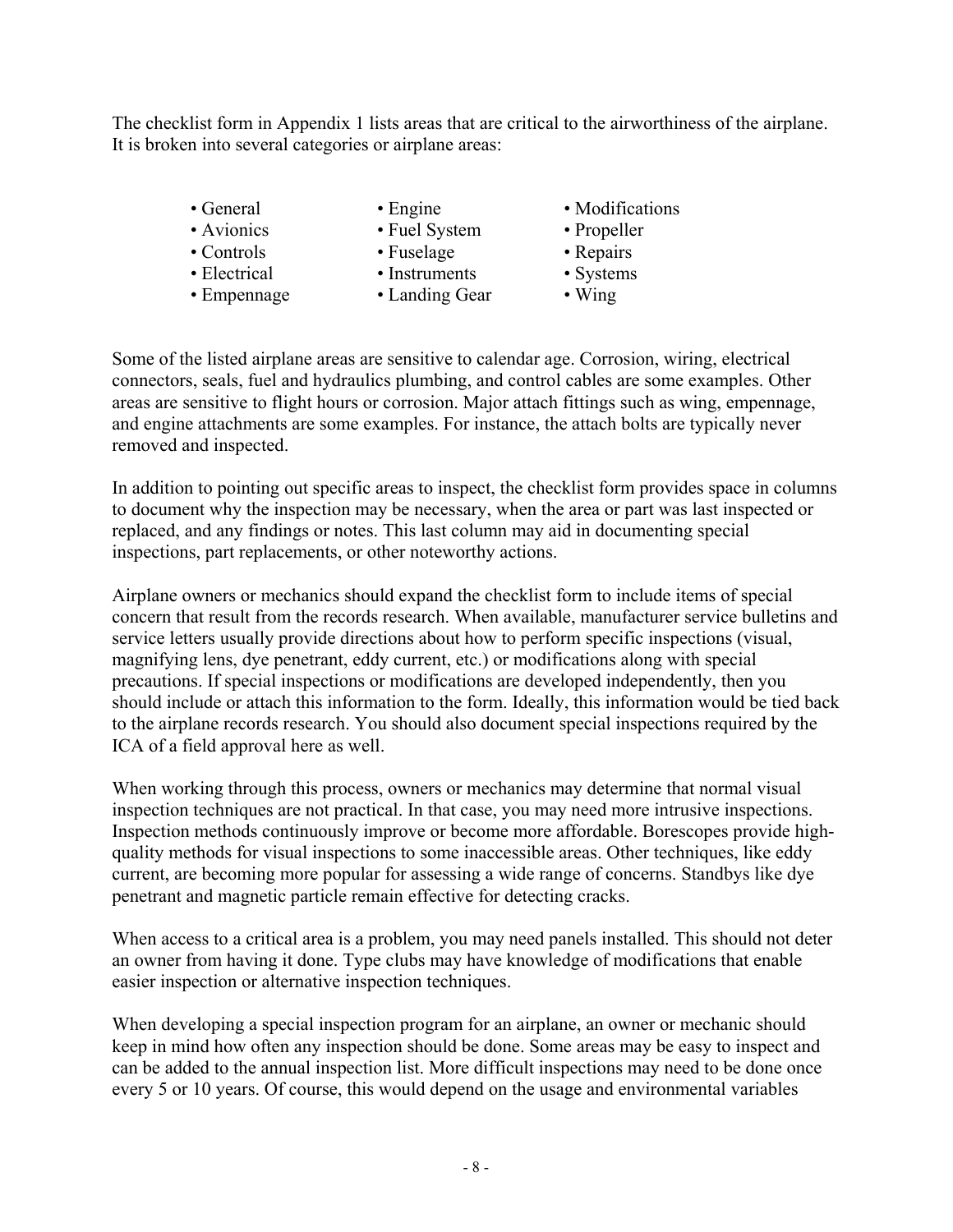discussed earlier. You should give consideration to any harm that could be done in order to inspect an area versus the frequency such an inspection is needed. (For instance, repeated removal of fasteners can damage the holes, causing a higher likelihood of cracking. Removal of control surfaces requires re-rigging, which, if not done properly, creates a safety concern.)

Tailoring the checklist form to an individual airplane or model helps the owner keep good records of the special inspection items or other actions that pertain to their airplane. Coupled with the findings of the records research, this becomes an important part of an airplane's maintenance history. It is wise to keep these completed checklists with the airplane maintenance logs and other records.

Documents listed in the references section of this guide are excellent resources that will provide more ideas for a comprehensive checklist. Advisory Circular AC 20-106, Aircraft Inspection for the General Aviation Aircraft Owner, contains an enormous amount of detailed information that directly applies to special inspections. AC 20-64, Maintenance Inspection Notes for Lockheed L-188 is basically an inspection checklist for that model. Although it's for a large airplane, its content and document layout serve as a good example.

Appendix 2 is an example of the checklist applied to a small airplane. It is tailored to the wing structure and its unique design features for certain American Champion airplanes. Appendix 2 also includes information found through records research, such as industry and FAA points of contact and a listing of references materials.



### **Role of Type Clubs**

It is in the airplane owner's best interest to perform the records research and special inspections for his or her airplane. The appendices are provided to aid the owner in that effort. However, much of the model-specific information may already reside with the type clubs. Owners or mechanics may find the job of developing a special inspection checklist easier if they use the information type clubs have.

Type clubs typically have much expertise regarding the maintenance of a particular model and keep up-to-date on service difficulties. They usually have data pertaining to the best inspection and maintenance techniques. They also have data regarding field approvals for modifications and alterations. This may be especially helpful if the airplane needs to be modified to gain access for a difficult inspection. Some type clubs maintain databases of service difficulties and use that to determine trends specific to demographics such as airplane location, flight hours, etc. This collective knowledge within a type club could easily be used to develop special inspection guidelines for a model type. When shared with its members, this knowledge is enhanced with feedback from individual airplane inspections.

When type clubs provide easy access to all available data on a particular model to its members, the probability that an owner or their mechanic will use it increases. Compiling and making all data available to mechanics and owners should result in the improvement (over time) in maintenance efficiency, operating safety, and cost of operation. Mechanics will have more time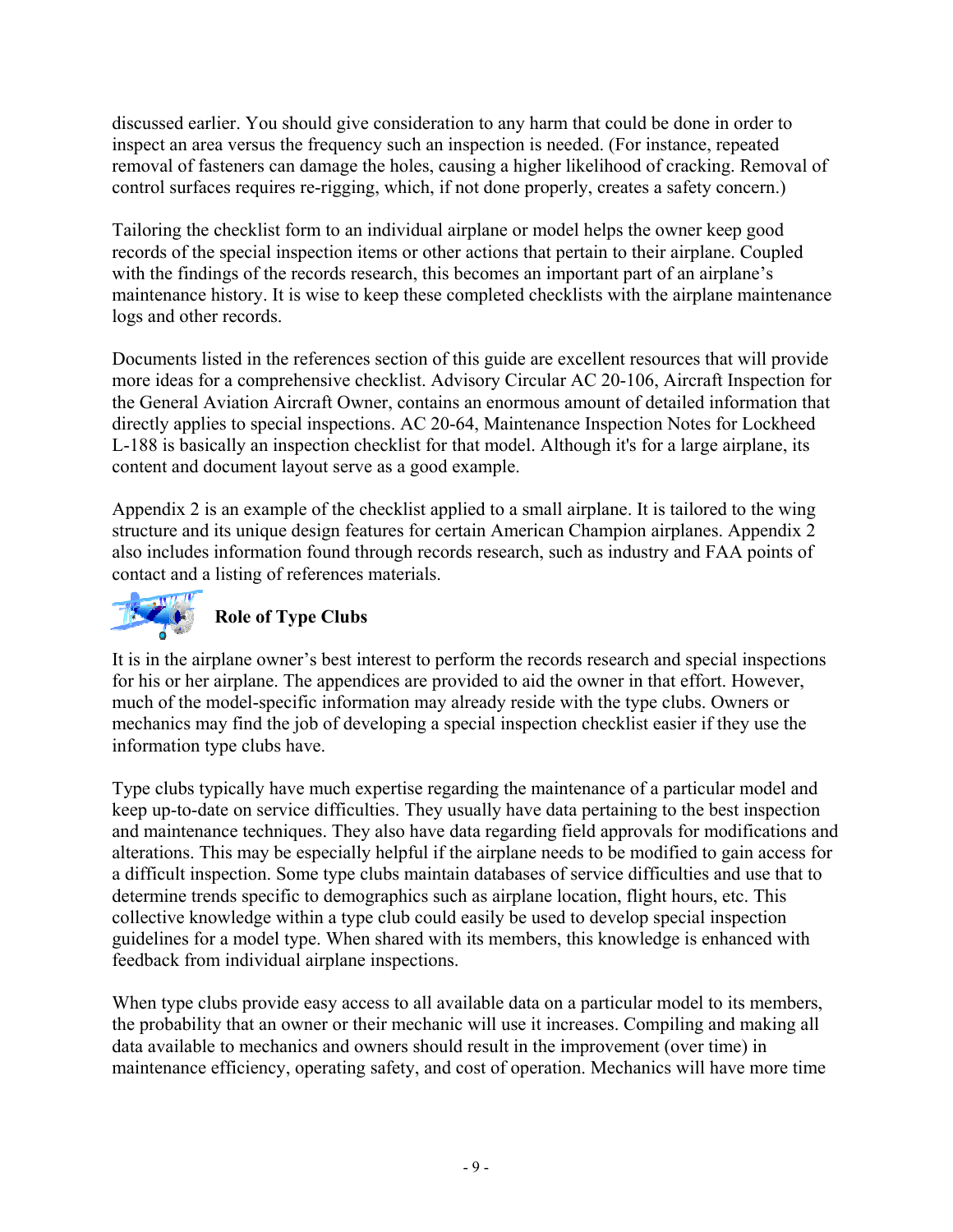to spend doing maintenance on the airplane rather than spending time trying to figure out the best way to inspect, maintain, or repair the airplane. This will result in an overall improvement in the airworthiness of the airplane. This increase in maintenance efficiency would also benefit the owner of the airplane by lowering the total cost of aircraft ownership.

Ideally, this information would be accessible at a type club's Internet website. A checklist form, such as Appendix 1, tailored to the model would be a useful resource to airplane owners and mechanics. A method for receiving feedback from inspection results would provide for needed adjustments to the checklist form. The checklist would be a "living" document where information would be added or revised as necessary based on feedback.

Information about specific type clubs can be obtained from the websites listed below. AOPA, AAA, and EAA maintain current contact information for more than 100 type clubs. Many type clubs maintain their own websites that contain much information that would be useful when performing an age-related special inspection.

- AOPA website: *http://data.aopa2.org/associations*
- AAA website: *http://www.aaa-apm.org/aaa*
- EAA website: *http://vintageaircraft.org/type*

Type club members are encouraged to discuss this concept with their membership. The type clubs already serve an important role in maintaining the safety of the GA fleet. Developing a special inspection checklist would increase their positive impact on safety. In addition to providing detailed maintenance and inspection data, the checklist enhances the educational aspects of maintaining older airplanes and also promotes consistency in the industry.



# **Summary**

Reading and understanding this guide is just the starting point for any owner of an aging small airplane. You need to use the practices described in this document. Records research, development of a special inspection checklist, and inspecting airplanes per the checklist provides the safety benefit. Owners should find that keeping any records research and documentation of special inspections makes future inspections easier and increases the value of their airplane.

These benefits can be enhanced when information is shared with other owners, either through type clubs or other methods. This guide is meant to be a "living" document. Additional best practices will be added as they are developed.

Remember, in many ways airplanes age much like humans. Realize that age does take its toll. However, if owners take care of their airplanes properly, deal with concerns quickly, and keep up-to-date on the latest information, their airplanes will remain "healthy" and safe for a long time.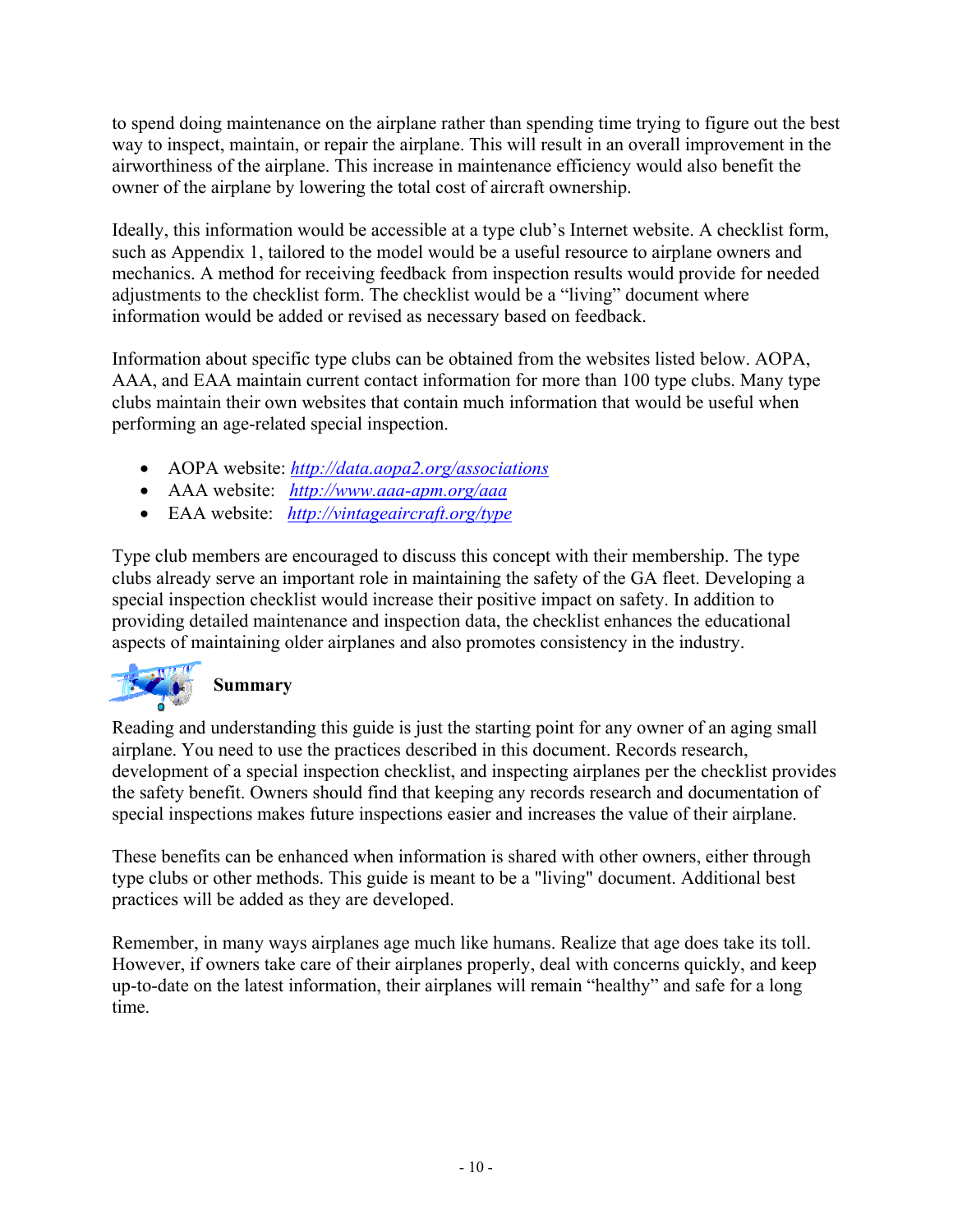

This guide was written to provide a wide range of information helpful to the aging airplane owner. The following list of documents provides references for further study and references for more detailed and technical information. Some of the documents contain photos and illustrations of typical age-related concerns (such as corrosion, wear, and cracking), inspection techniques, and good maintenance practices.

Many of these documents are available at the following FAA website: *http://www.faa.gov/* or by clicking the following hotlink: *Regulation & Certification Advisory Circulars*.

- AC 20-64, Maintenance Inspection Notes for Lockheed L-188
- AC 20-106, Aircraft Inspection for the General Aviation Aircraft Owner
- AC 43-4A, Corrosion Control for Aircraft
- AC 43-12A, Preventative Maintenance
- AC 43.13-1B, Acceptable Methods, Techniques, and Practices Aircraft Inspection and Repair
- ANC Bulletin-18, Design of Wood Aircraft Structures
- Cessna Aircraft Company Model 100 Series Continued Airworthiness Program, D5133-13
- Cessna Aircraft Company Model 200 Series Continued Airworthiness Program, D5121-1-13
- Forest Products Laboratory Wood Handbook
- 14 CFR 43.15, Appendix D, Scope and Detail of Items (as Applicable to the Particular Aircraft) To Be Included in Annual and 100-Hour Inspections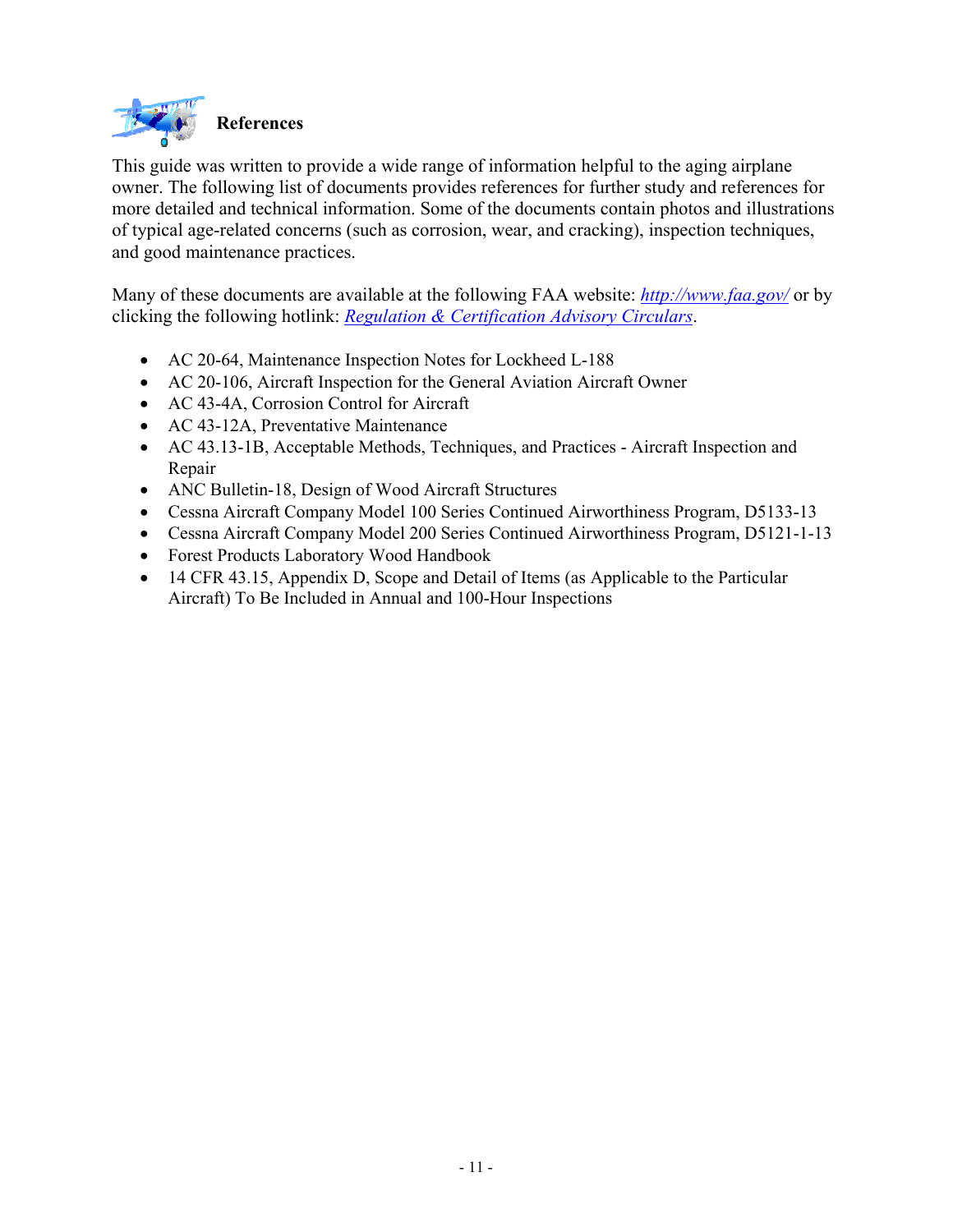

A team made up of manufacturers, owners, their representative organizations, and FAA engineers and inspectors wrote this guide. The team members are experienced in small airplane maintenance or engineering or both and provided a broad perspective. They all understand the importance that special maintenance and inspections have in keeping older airplanes safe. They contributed because they believe that this extra attention to aging airplanes is needed to keep them safe.

The three participating GA organizations, along with the FAA, are glad to endorse this guide.

The team members and their affiliations are shown below.

Neil Pobanz Quest Collection American Bonanza Society Charles Pate  $\sim$   $\approx$  Pate Cessna Aircraft Company Johnny Smith Raytheon Aircraft Company Charles Nelson  $Ch$ pp les  $\mathcal{F}$   $\mathcal{N}$ elson Swift Museum Foundation Pierre Debruge Ceme Debruge Twin Commander Company Marv Nuss *Man Afund* Small Airplane Directorate, FAA Barry Ballenger  $B_{\infty}$ ,  $\mathcal{R}$   $\mathcal{B}_{\infty}$  Small Airplane Directorate, FAA

Andy Werking All Aircraft Owners and Pilots Association (AOPA) Brent Taylor Antique Airplane Association (AAA) Earl Lawrence Earl Zawrence Experimental Aircraft Association (EAA) Daryl Lenz Company Experimental Aircraft Association (EAA) Vy Nguyen  $\sqrt{q}$   $\sqrt{q}$   $\sqrt{q}$  Wichita Aircraft Certification Office, FAA Bill Rohder  $C_{\ell}$  Chicago Aircraft Certification Office, FAA Mike Alquist **Kansas City Aircraft Evaluation Group**, FAA Kim Barnette  $\mathscr{A}$  for  $\mathscr{A}$ , because  $\mathscr{A}$  Flight Standards Aircraft Maintenance Division, FAA Randy Carter *Candal J. Carter* Production and Airworthiness Division, FAA Penny Keeton Small Airplane Directorate, FAA

*The guide is intended to be a fluid document and updated to remain current. If you have ideas for improvement or change, submit your suggestion in writing to an area aviation safety counselor, your local FSDO, or your type club representative.*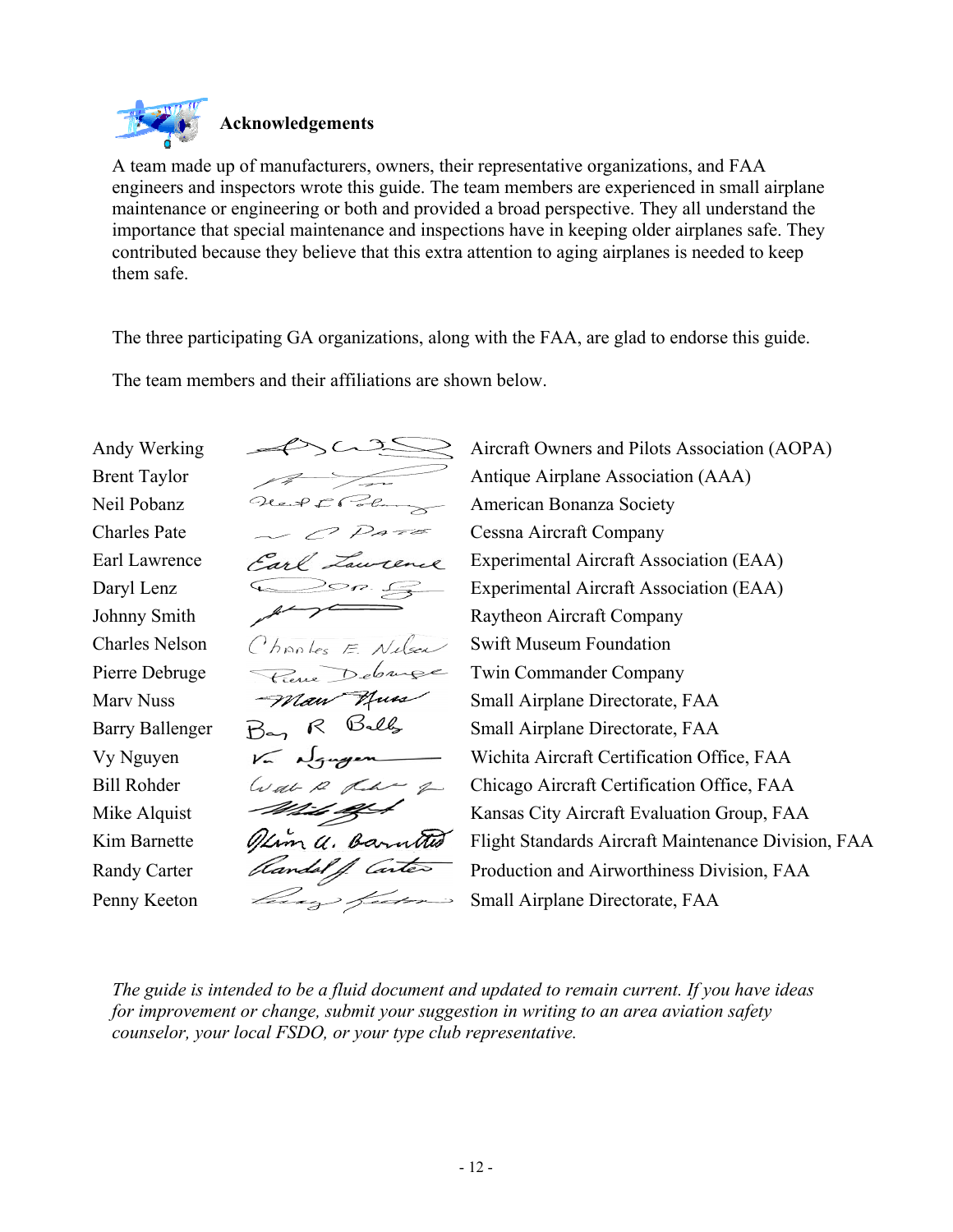### **Appendix 1**

### **Aging Airplane Inspection & Maintenance Baseline Checklist Sample Guide/Form**

The list contained in this appendix is not all-inclusive or mandatory. It is intended to be used to guide an owner or type club through the process of developing an inspection and maintenance checklist for their specific model.

This checklist is not intended to replace a manufacturer's recommended annual inspection program or other suitable annual inspection program. However, this checklist can be very useful for assessing additional inspection and maintenance that should be performed on older airplanes. Once developed for a specific model or airplane, it can become a convenient means of recording past inspections and maintenance, which will help determine the need and frequency for followon inspections or maintenance.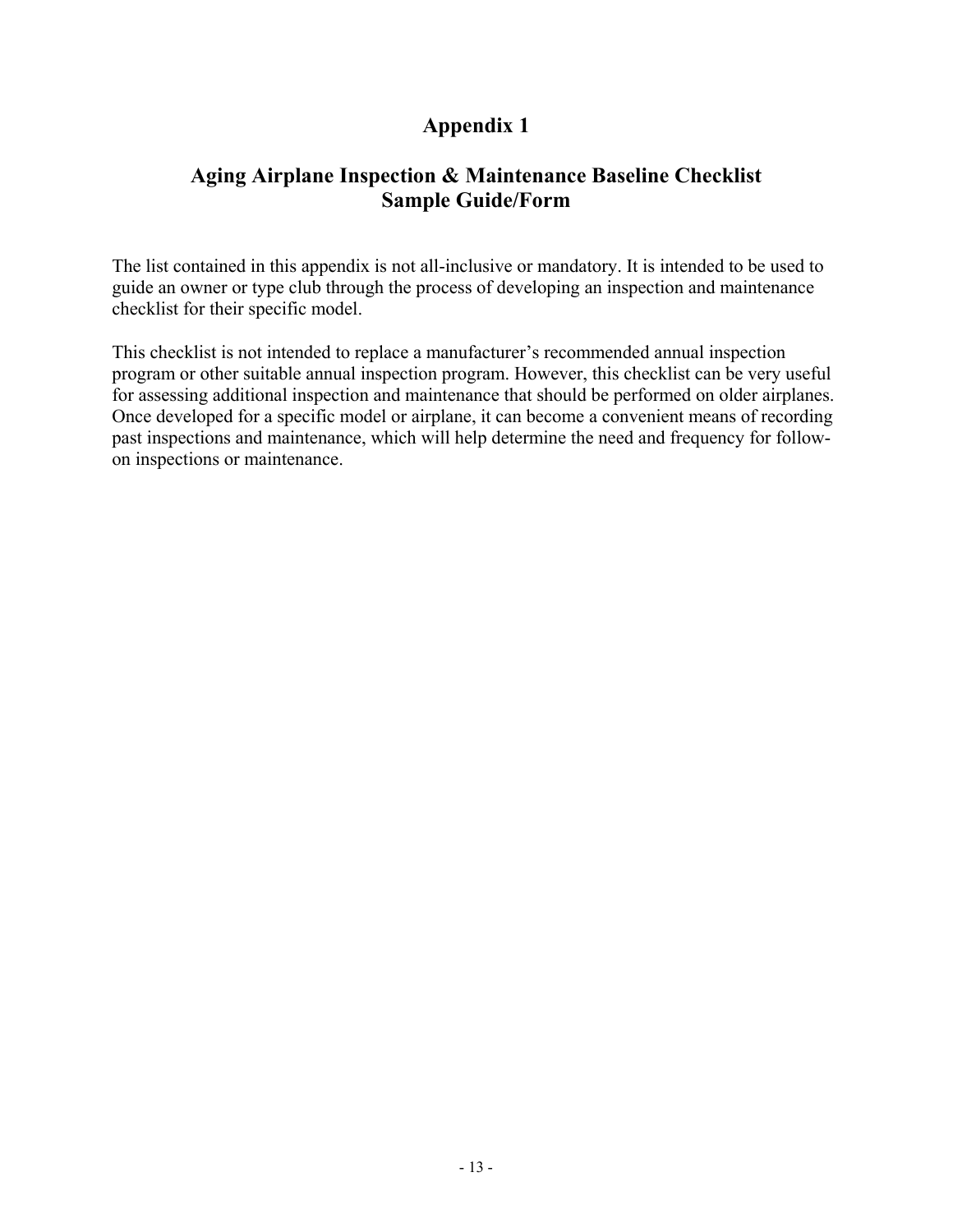### **Aging Airplane Inspection & Maintenance Baseline Checklist for Airplanes Without a Type Specific Checklist (this list is not all inclusive or mandatory, to be used as a guide only)**

| <i><b>COMPONENT</b></i> | <b>SERVICE LETTERS</b><br><b>ADVISORY</b><br>AND/OR | <b>DATE LAST</b><br><b>INSPECTED/</b> | <b>FINDINGS/NOTES</b> |
|-------------------------|-----------------------------------------------------|---------------------------------------|-----------------------|
|                         | <b>MATERIAL</b>                                     | <b>REPLACED</b>                       |                       |

|                                                                                                      |  | <b>GENERAL</b>  |
|------------------------------------------------------------------------------------------------------|--|-----------------|
| Weigh aircraft for actual<br>weight and balance report                                               |  |                 |
| Special attention for<br>corrosion of magnesium parts<br>(i.e., control surfaces,<br>castings, etc.) |  |                 |
|                                                                                                      |  |                 |
|                                                                                                      |  | <b>AVIONICS</b> |
| Antenna (requires removal)<br>- corrosion<br>- electrical characteristics                            |  |                 |
| Coax cable condition in<br>inaccessible areas                                                        |  |                 |
| Connectors                                                                                           |  |                 |
| Static dischargers<br>- resistance check                                                             |  |                 |
| Bonding<br>- resistance check                                                                        |  |                 |
| <b>ELT</b><br>- bench check for power<br>output and proper frequency                                 |  |                 |
|                                                                                                      |  |                 |
|                                                                                                      |  |                 |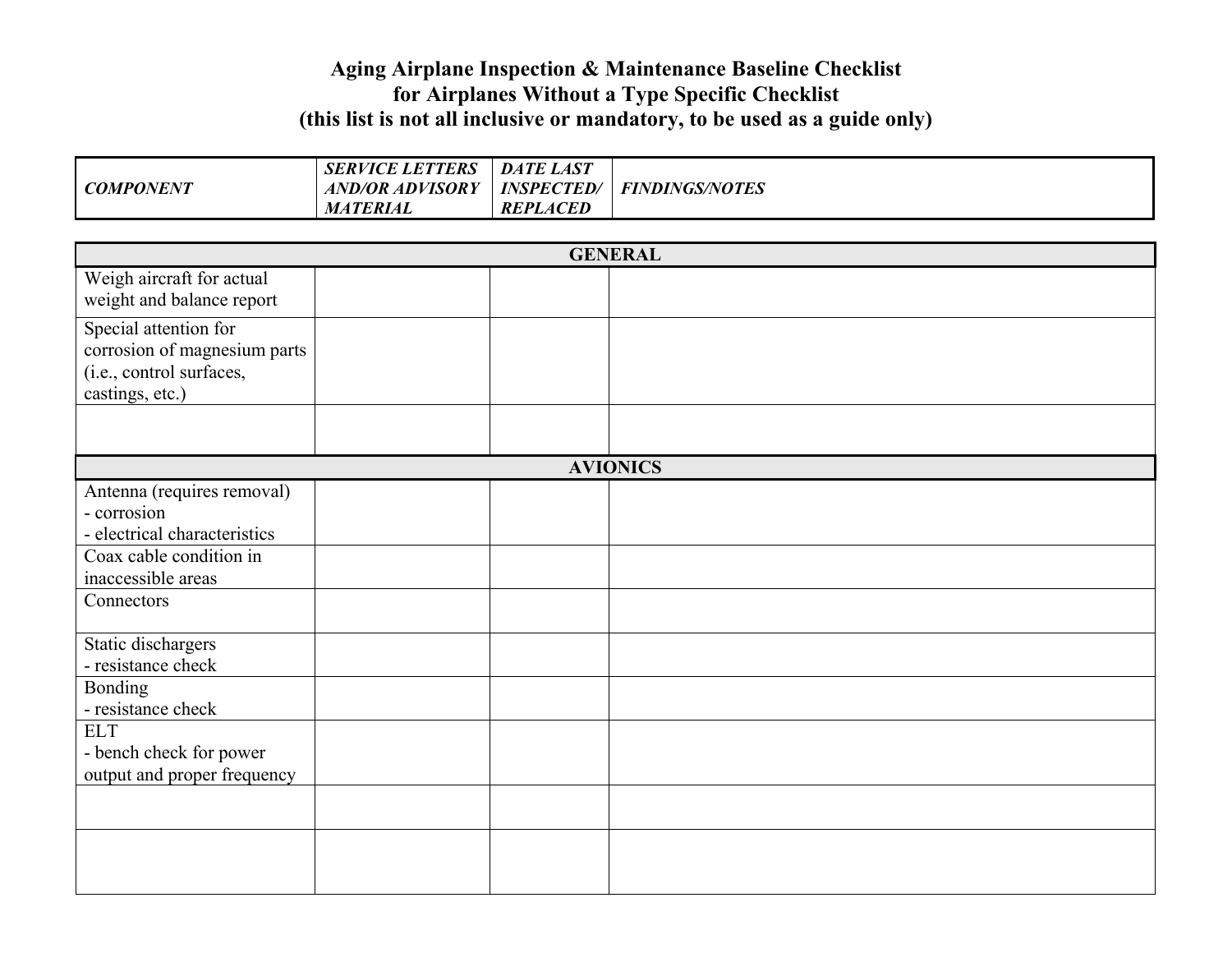| <b>COMPONENT</b> | <b>SERVICE LETTERS</b><br><b>AND/OR ADVISORY</b><br><i><b>MATERIAL</b></i> | <b>LAST</b><br><b>DATE</b><br><b>INSPECTED/</b><br><b>REPLACED</b> | <b>FINDINGS/NOTES</b> |
|------------------|----------------------------------------------------------------------------|--------------------------------------------------------------------|-----------------------|
|------------------|----------------------------------------------------------------------------|--------------------------------------------------------------------|-----------------------|

|                               | <b>CONTROLS</b>   |
|-------------------------------|-------------------|
| Control surface               |                   |
| - balance and rigging         |                   |
| Inaccessible areas of control |                   |
| surfaces                      |                   |
| - corrosion                   |                   |
| - cracking                    |                   |
| Attach points                 |                   |
| - corrosion                   |                   |
| - cracking                    |                   |
| Inaccessible control cable    |                   |
| runs                          |                   |
| - condition                   |                   |
| - corrosion of terminal ends  |                   |
| Control surface balance       |                   |
| weights                       |                   |
| - corrosion                   |                   |
| - security of fasteners       |                   |
| - condition of attach points  |                   |
|                               | <b>ELECTRICAL</b> |
| Wires (especially             |                   |
| inaccessible wiring bundles   |                   |
| and wiring behind the control |                   |
| panel)                        |                   |
| Circuit breakers (check for   |                   |
| proper operation at rating)   |                   |
| Capacity check of aircraft    |                   |
| battery                       |                   |
|                               |                   |
|                               |                   |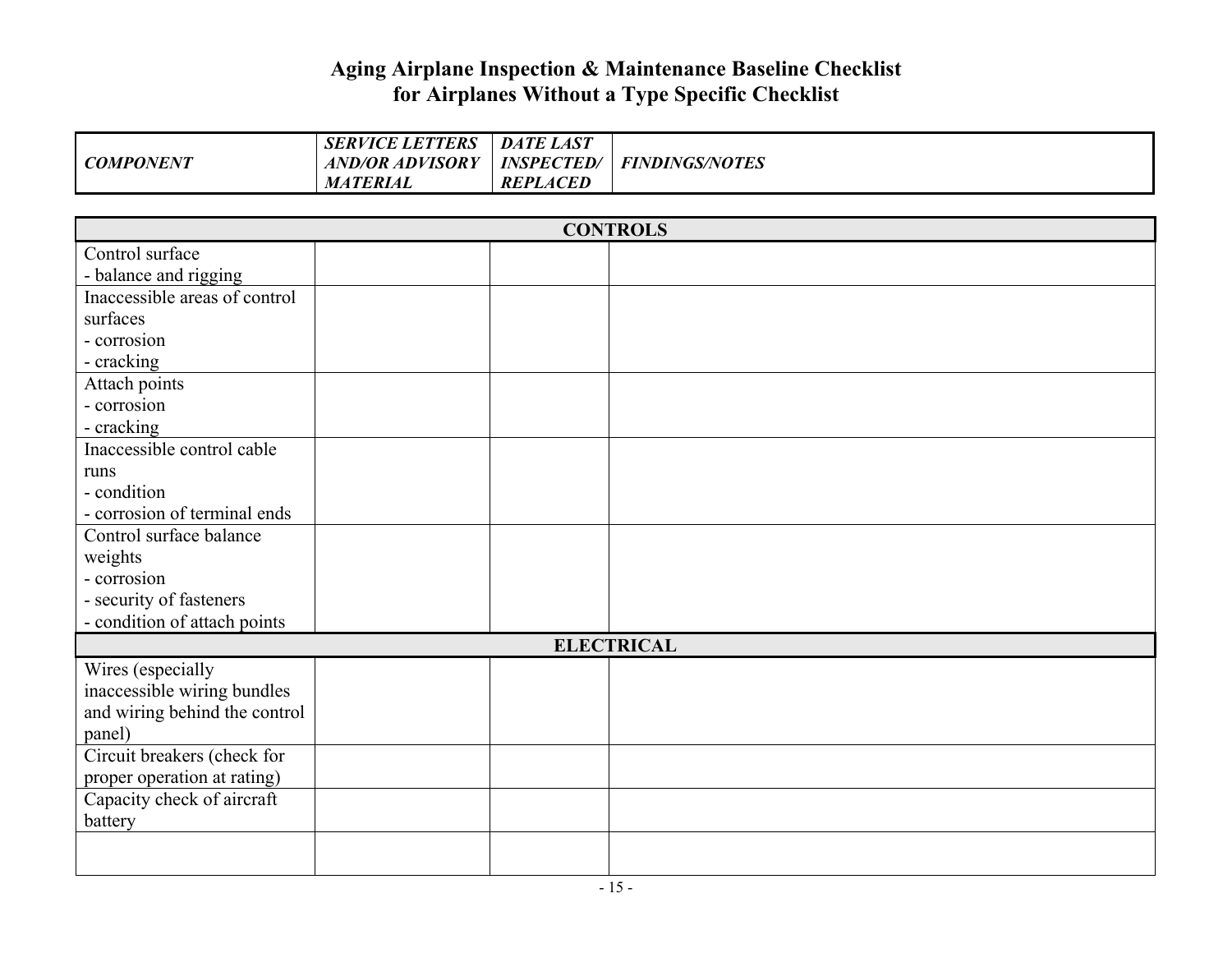| <b>COMPONENT</b>              | <b>SERVICE LETTERS</b><br><b>AND/OR ADVISORY</b> | <b>DATE LAST</b><br><b>INSPECTED/</b> | <b>FINDINGS/NOTES</b> |
|-------------------------------|--------------------------------------------------|---------------------------------------|-----------------------|
|                               | <b>MATERIAL</b>                                  | <b>REPLACED</b>                       |                       |
|                               |                                                  |                                       |                       |
|                               |                                                  |                                       | <b>EMPENNAGE</b>      |
| Condition of stabilizer       |                                                  |                                       |                       |
| attachment structures         |                                                  |                                       |                       |
| Inaccessible areas of         |                                                  |                                       |                       |
| stabilizers                   |                                                  |                                       |                       |
| - corrosion                   |                                                  |                                       |                       |
| - cracking                    |                                                  |                                       |                       |
|                               |                                                  |                                       | <b>ENGINE</b>         |
| Accuracy of engine            |                                                  |                                       |                       |
| indicating gauges             |                                                  |                                       |                       |
| - tachometer                  |                                                  |                                       |                       |
| - oil pressure                |                                                  |                                       |                       |
| - fuel flow                   |                                                  |                                       |                       |
| - manifold pressure           |                                                  |                                       |                       |
| - exhaust gas temp (EGT)      |                                                  |                                       |                       |
| - cylinder head temp (CHT)    |                                                  |                                       |                       |
| - oil temperature             |                                                  |                                       |                       |
| - fuel pressure               |                                                  |                                       |                       |
| Engine mounts                 |                                                  |                                       |                       |
| - fatigue                     |                                                  |                                       |                       |
| - cracking                    |                                                  |                                       |                       |
| - condition of vibration      |                                                  |                                       |                       |
| isolators                     |                                                  |                                       |                       |
| Internal condition of exhaust |                                                  |                                       |                       |
| piping                        |                                                  |                                       |                       |
| Condition of exhaust clamps   |                                                  |                                       |                       |
| and hardware                  |                                                  |                                       |                       |
| Turbocharge wastegate         |                                                  |                                       |                       |
| controller bench              |                                                  |                                       |                       |
| - check for proper operation  |                                                  |                                       |                       |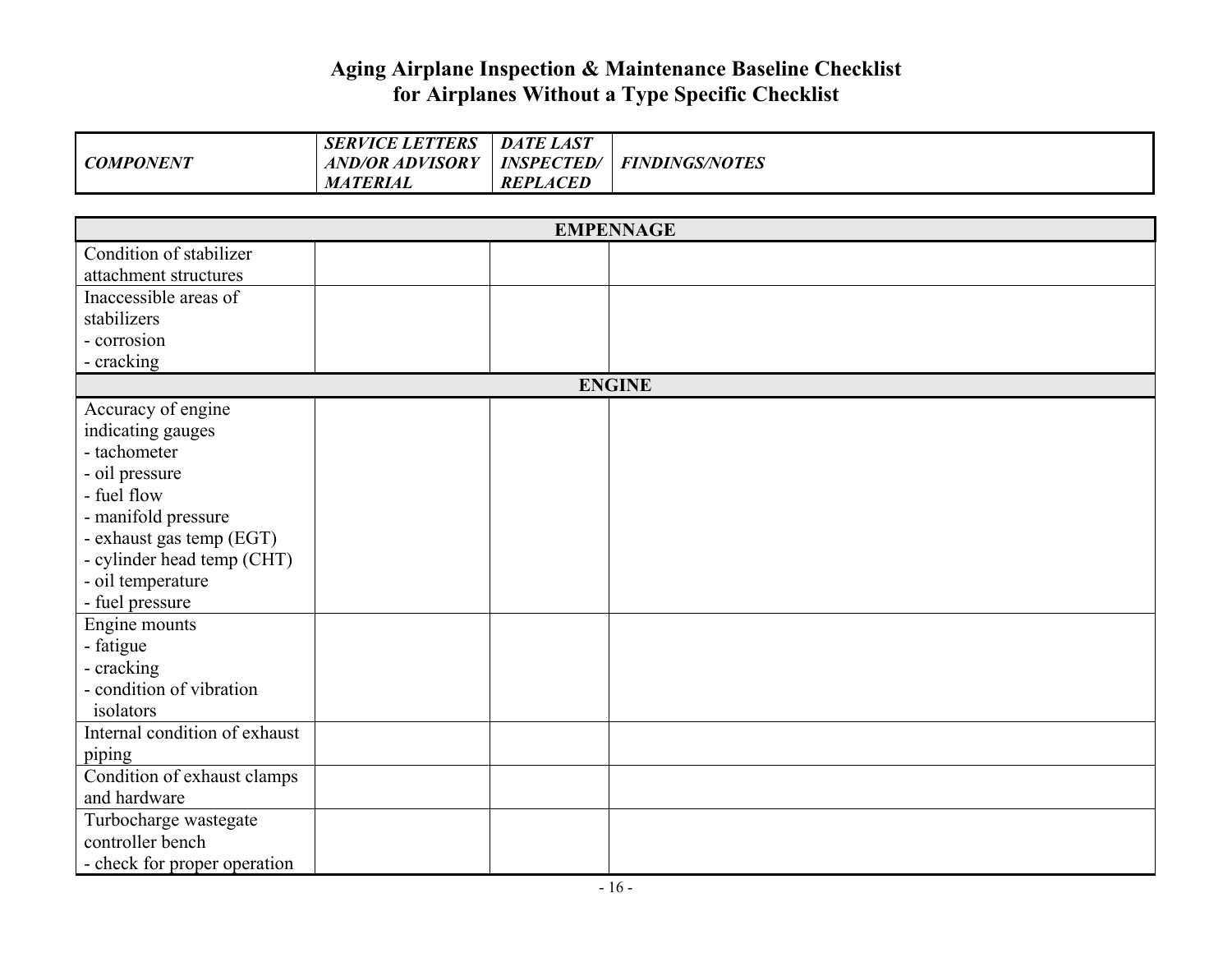| <b>COMPONENT</b> | <b>SERVICE LETTERS</b><br><b>AND/OR ADVISORY</b><br><i><b>MATERIAL</b></i> | . LAST<br><b>DATE</b><br><b>INSPECTED/</b><br><b>REPLACED</b> | <b>FINDINGS/NOTES</b> |
|------------------|----------------------------------------------------------------------------|---------------------------------------------------------------|-----------------------|
|                  |                                                                            |                                                               |                       |

| <b>ENGINE (CONTINUED)</b>                             |  |  |                    |  |
|-------------------------------------------------------|--|--|--------------------|--|
| Accuracy of turbocharger                              |  |  |                    |  |
| system indicators                                     |  |  |                    |  |
|                                                       |  |  | <b>FUEL SYSTEM</b> |  |
| Plumbing                                              |  |  |                    |  |
| - rubber hoses                                        |  |  |                    |  |
| Fuel quantity                                         |  |  |                    |  |
| - gauging accuracy                                    |  |  |                    |  |
| Fuel tank installation                                |  |  |                    |  |
| - corrosion                                           |  |  |                    |  |
| - leakage                                             |  |  |                    |  |
| - plumbing                                            |  |  |                    |  |
| - attachment                                          |  |  |                    |  |
|                                                       |  |  | <b>FUSELAGE</b>    |  |
| Seat tracks                                           |  |  |                    |  |
| - wear                                                |  |  |                    |  |
| - cracking                                            |  |  |                    |  |
| - positive locking of seats<br>Fuselage attach points |  |  |                    |  |
| - wing                                                |  |  |                    |  |
| - stabilizer                                          |  |  |                    |  |
| - landing gear                                        |  |  |                    |  |
| Inaccessible areas (remove                            |  |  |                    |  |
| all interior items, including                         |  |  |                    |  |
| headliner, side upholstery                            |  |  |                    |  |
| panels, carpeting, etc.)                              |  |  |                    |  |
| - corrosion                                           |  |  |                    |  |
| - cracks                                              |  |  |                    |  |
|                                                       |  |  |                    |  |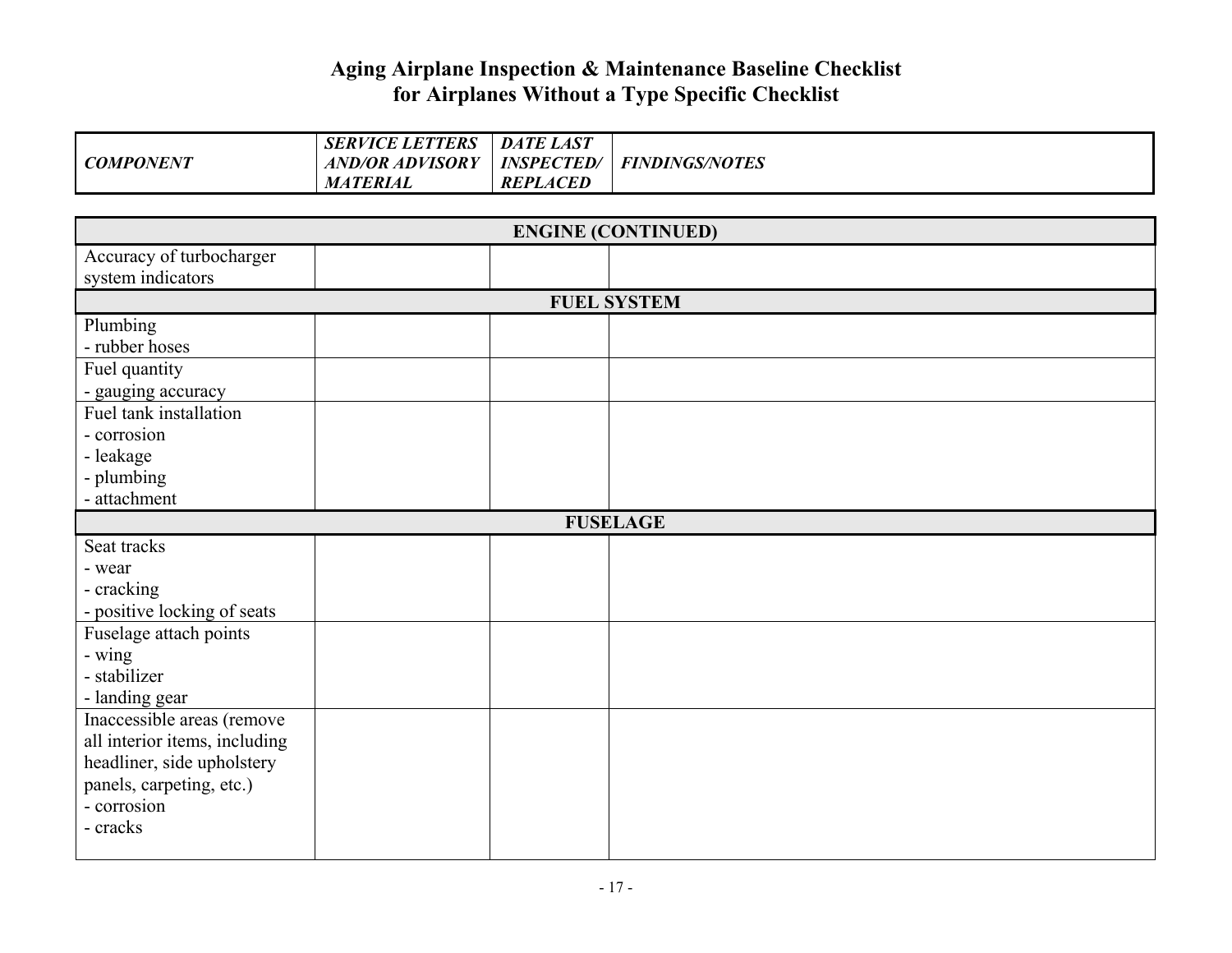|                  | <b>SERVICE LETTERS</b> | <b>DATE LAST</b>  |                       |
|------------------|------------------------|-------------------|-----------------------|
| <b>COMPONENT</b> | <b>AND/OR ADVISORY</b> | <b>INSPECTED/</b> | <b>FINDINGS/NOTES</b> |
|                  | <i><b>MATERIAL</b></i> | <b>REPLACED</b>   |                       |

| <b>INSTRUMENTS</b>                        |  |                     |  |
|-------------------------------------------|--|---------------------|--|
| Plumbing                                  |  |                     |  |
| - condition of rubber hoses               |  |                     |  |
| Instrument panel shock                    |  |                     |  |
| mounts                                    |  |                     |  |
| Pitot/static system                       |  |                     |  |
| - leak check per 91.411                   |  |                     |  |
| Airspeed/vertical airspeed<br>calibration |  |                     |  |
| Altimeter calibration                     |  |                     |  |
|                                           |  |                     |  |
| Stall warning system                      |  |                     |  |
| calibration                               |  |                     |  |
| Magnetic compass                          |  |                     |  |
| calibration                               |  |                     |  |
|                                           |  |                     |  |
|                                           |  |                     |  |
|                                           |  |                     |  |
|                                           |  | <b>LANDING GEAR</b> |  |
| Attach bolts NDT                          |  |                     |  |
| Axle/attach NDT                           |  |                     |  |
| Inaccessible areas of wheel               |  |                     |  |
| well                                      |  |                     |  |
| - corrosion                               |  |                     |  |
| - cracking                                |  |                     |  |
|                                           |  |                     |  |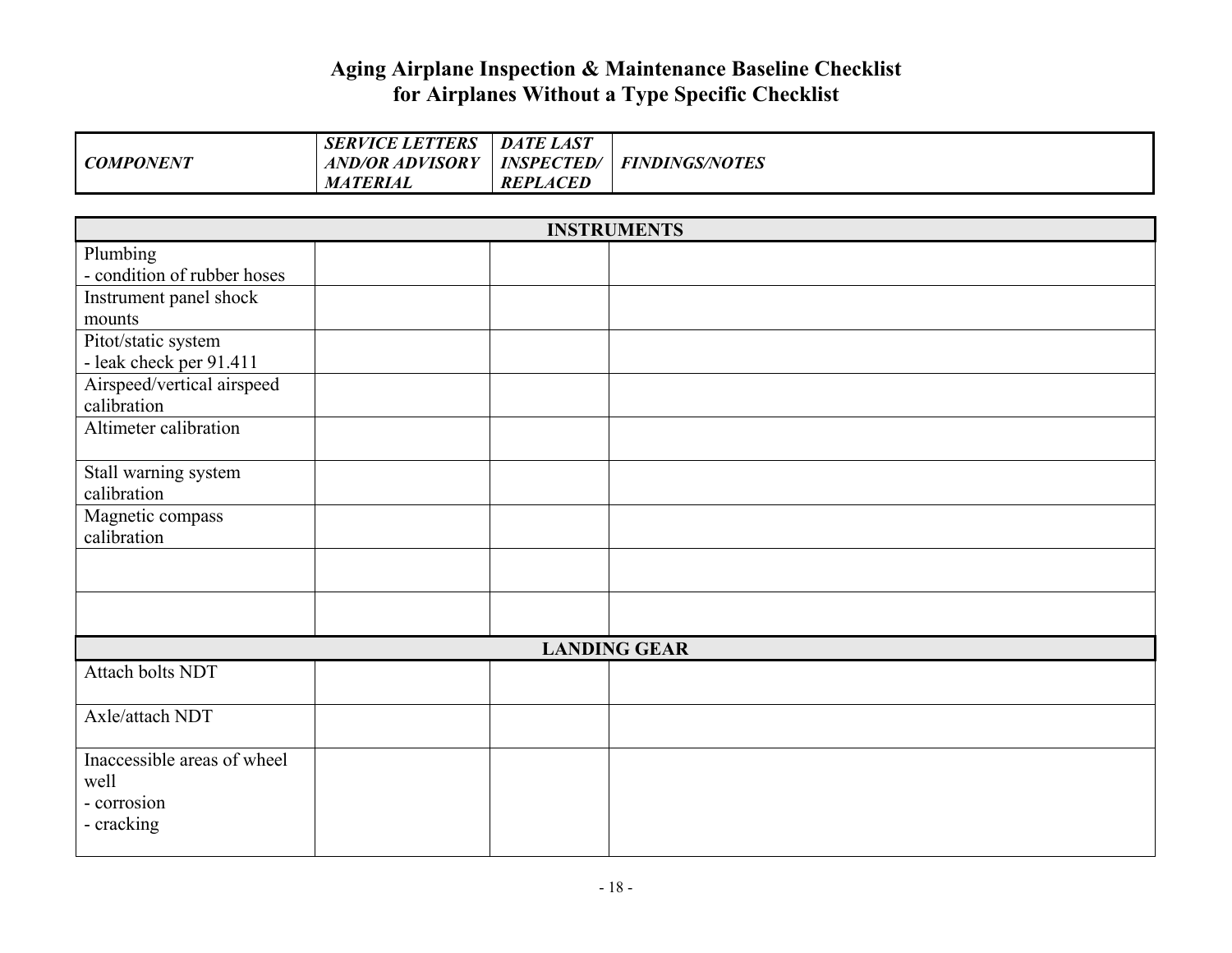| <b>COMPONENT</b>                                                                                                                                                                                                                                                                          | <b>SERVICE LETTERS</b><br><b>AND/OR ADVISORY</b> | DATE LAST<br><b>INSPECTED/</b> | <b>FINDINGS/NOTES</b> |
|-------------------------------------------------------------------------------------------------------------------------------------------------------------------------------------------------------------------------------------------------------------------------------------------|--------------------------------------------------|--------------------------------|-----------------------|
|                                                                                                                                                                                                                                                                                           | <b>MATERIAL</b>                                  | <b>REPLACED</b>                |                       |
|                                                                                                                                                                                                                                                                                           |                                                  |                                | <b>MODIFICATIONS</b>  |
| Records review for proper<br>approval of all modifications<br>including weight and balance<br>revisions<br><b>Additional continued</b><br>airworthiness<br>inspection/maintenance<br>requirements for<br>modifications that do not<br>include instructions for<br>continued airworthiness |                                                  |                                |                       |
|                                                                                                                                                                                                                                                                                           |                                                  |                                |                       |
|                                                                                                                                                                                                                                                                                           |                                                  |                                | <b>PROPELLER</b>      |
|                                                                                                                                                                                                                                                                                           |                                                  |                                |                       |
|                                                                                                                                                                                                                                                                                           |                                                  |                                |                       |
|                                                                                                                                                                                                                                                                                           |                                                  |                                |                       |
|                                                                                                                                                                                                                                                                                           |                                                  |                                | <b>REPAIRS</b>        |
| Records review for proper<br>approval of all repairs<br>including weight and balance<br>revisions                                                                                                                                                                                         |                                                  |                                |                       |
|                                                                                                                                                                                                                                                                                           |                                                  |                                |                       |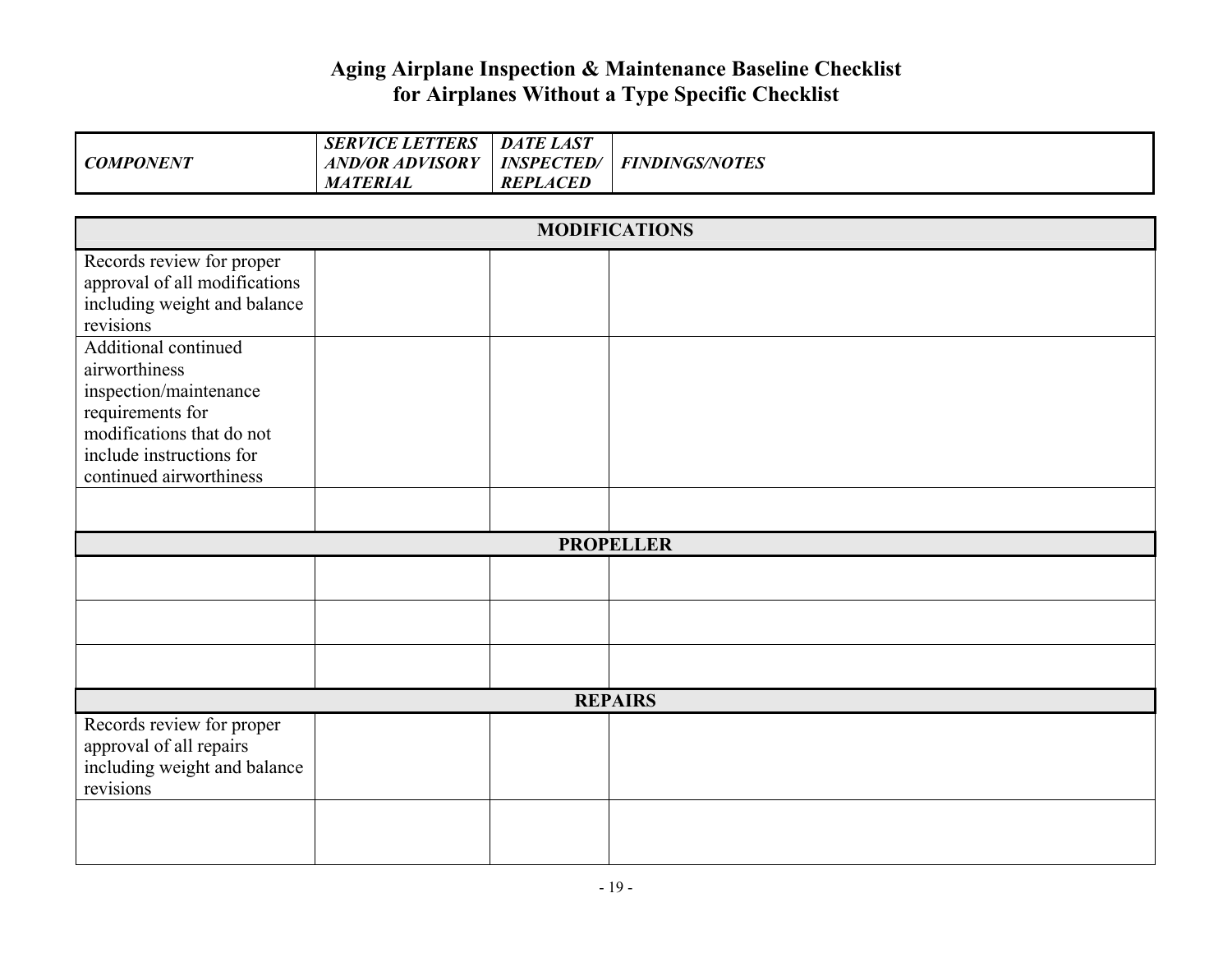|                  | <b>SERVICE LETTERS</b> | <b>DATE LAST</b>  |                       |
|------------------|------------------------|-------------------|-----------------------|
| <b>COMPONENT</b> | <b>AND/OR ADVISORY</b> | <b>INSPECTED/</b> | <b>FINDINGS/NOTES</b> |
|                  | <i><b>MATERIAL</b></i> | <b>REPLACED</b>   |                       |

| <b>SYSTEMS</b>                                                                                     |  |  |  |  |  |
|----------------------------------------------------------------------------------------------------|--|--|--|--|--|
| Cabin pressure control<br>accuracy                                                                 |  |  |  |  |  |
| Heater muff type heating<br>system<br>- pressure test of exhaust<br>system for leaks<br>Seat belts |  |  |  |  |  |
| (certify or replace)<br>Cargo restraints<br>(certify or replace)                                   |  |  |  |  |  |
| Fire extinguisher<br>(certify)                                                                     |  |  |  |  |  |
| Hydraulic system plumbing<br>in inaccessible areas                                                 |  |  |  |  |  |
| Hydraulic system gauging<br>accuracy                                                               |  |  |  |  |  |
| Proper operation of oxygen<br>regulator                                                            |  |  |  |  |  |
| Hydrostatic check of oxygen<br>bottle                                                              |  |  |  |  |  |
| Calibration check of oxygen<br>auto dispensing system                                              |  |  |  |  |  |
| Pneumatic plumbing<br>- rubber hoses                                                               |  |  |  |  |  |
| Pneumatic gauging accuracy                                                                         |  |  |  |  |  |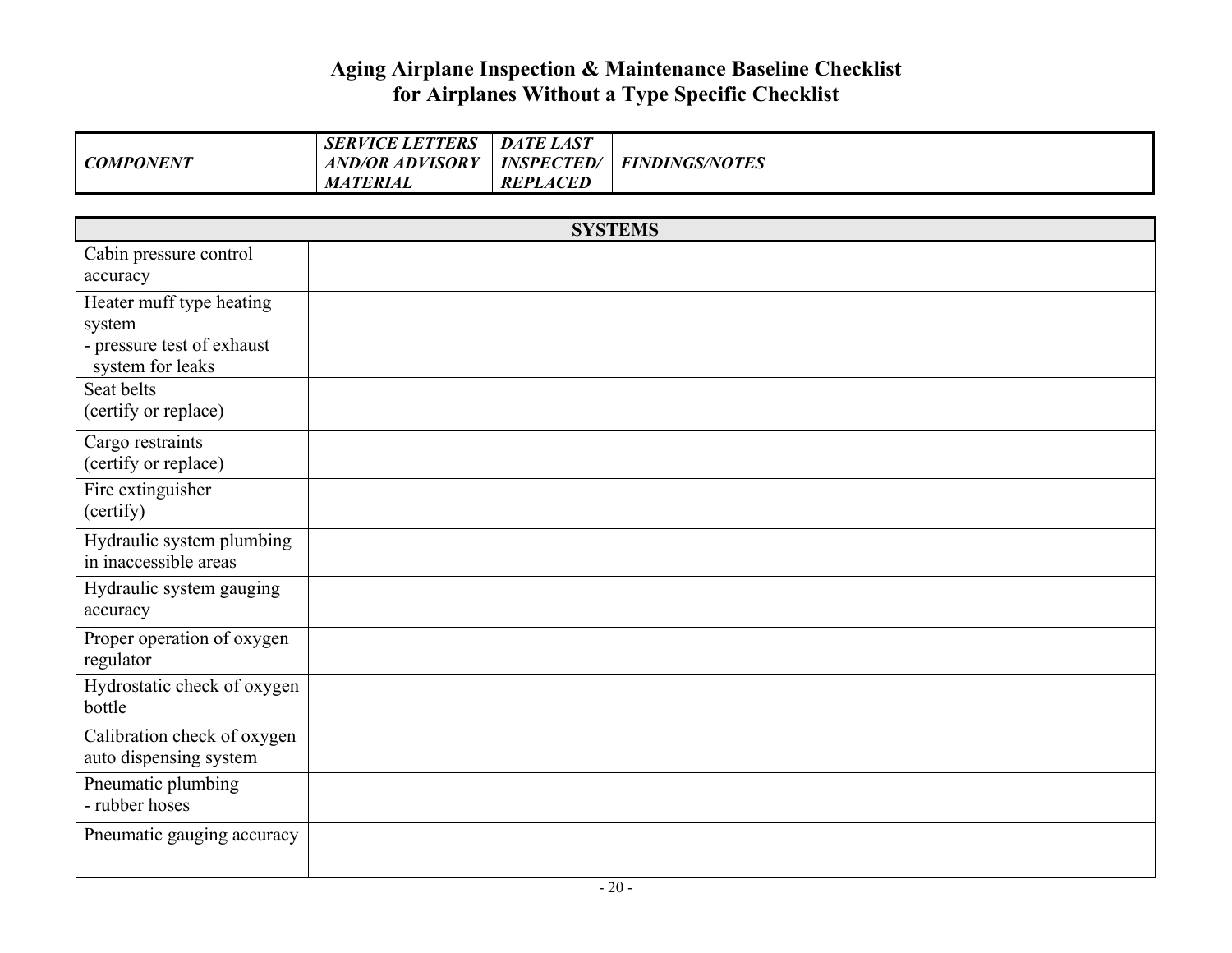┱

Г

|                              | <b>SERVICE LETTERS</b>                    | DATE LAST                            |                       |  |  |
|------------------------------|-------------------------------------------|--------------------------------------|-----------------------|--|--|
| <b>COMPONENT</b>             | <b>AND/OR ADVISORY</b><br><b>MATERIAL</b> | <b>INSPECTED/</b><br><b>REPLACED</b> | <b>FINDINGS/NOTES</b> |  |  |
|                              |                                           |                                      |                       |  |  |
| <b>SYSTEMS</b> (Continued)   |                                           |                                      |                       |  |  |
| Calibration check of         |                                           |                                      |                       |  |  |
| pneumatic de-ice system      |                                           |                                      |                       |  |  |
| pressure indication          |                                           |                                      |                       |  |  |
| (switches or gauges)         |                                           |                                      |                       |  |  |
| Vacuum plumbing              |                                           |                                      |                       |  |  |
| - rubber hoses               |                                           |                                      |                       |  |  |
| Vacuum regulation            |                                           |                                      |                       |  |  |
| - accuracy check             |                                           |                                      |                       |  |  |
| - proper operation           |                                           |                                      |                       |  |  |
| Vacuum gauging accuracy      |                                           |                                      |                       |  |  |
|                              |                                           |                                      |                       |  |  |
|                              |                                           |                                      | <b>WING</b>           |  |  |
| Wing attach bolts            |                                           |                                      |                       |  |  |
| Strut attach fittings (wood  |                                           |                                      |                       |  |  |
| spar)                        |                                           |                                      |                       |  |  |
|                              |                                           |                                      |                       |  |  |
| Strut attach fittings (metal |                                           |                                      |                       |  |  |
| spar)                        |                                           |                                      |                       |  |  |
| Front strut                  |                                           |                                      |                       |  |  |
| Rear strut                   |                                           |                                      |                       |  |  |
|                              |                                           |                                      |                       |  |  |
| Strut attach bolts           |                                           |                                      |                       |  |  |
| Spar (metal)                 |                                           |                                      |                       |  |  |
|                              |                                           |                                      |                       |  |  |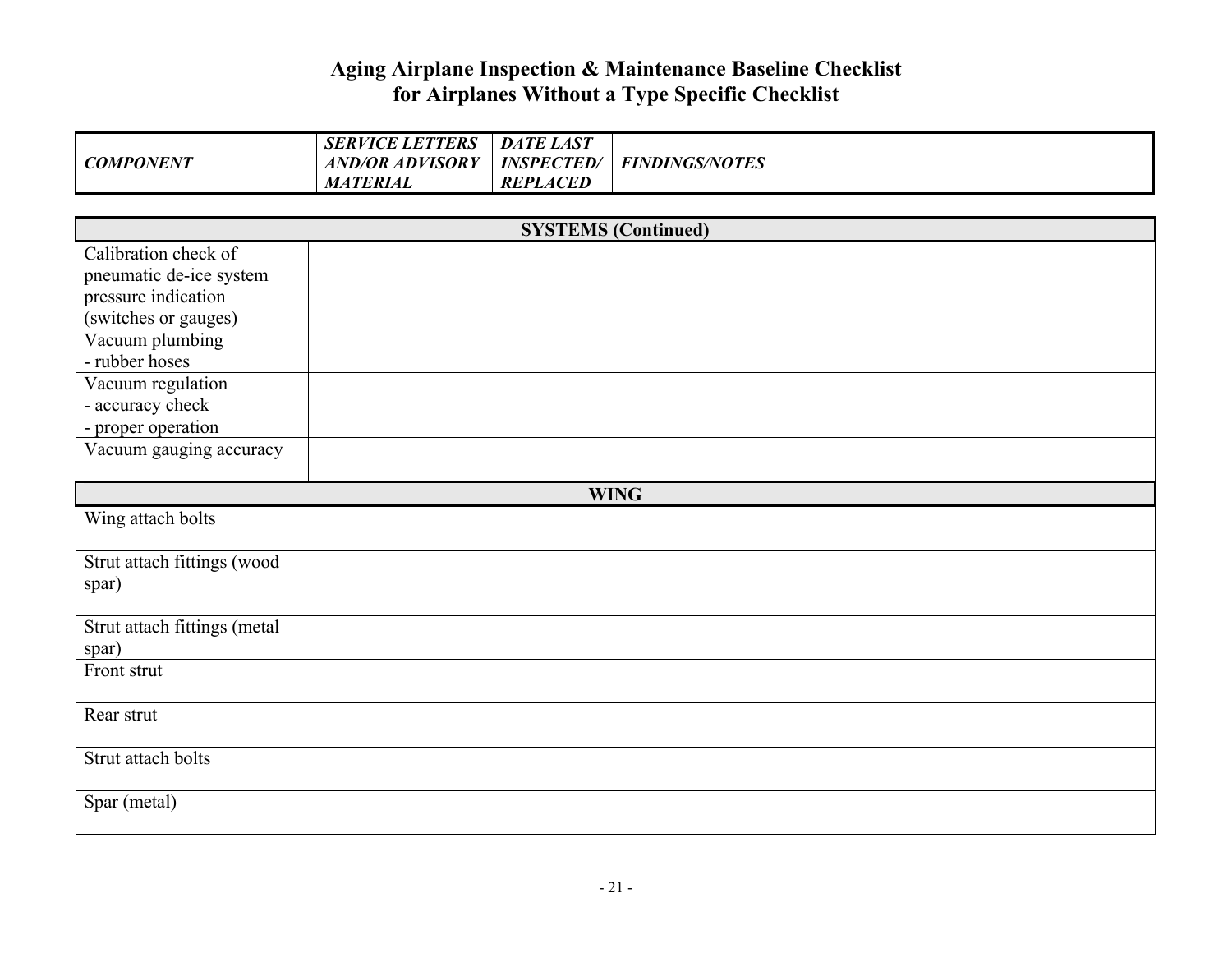| <b>COMPONENT</b> | <b>SERVICE LETTERS</b><br><b>AND/OR ADVISORY</b><br><b>MATERIAL</b> | <b>LAST</b><br><b>DATE</b><br><b>INSPECTED/</b><br>REPLACED | <b>FINDINGS/NOTES</b> |
|------------------|---------------------------------------------------------------------|-------------------------------------------------------------|-----------------------|
|                  |                                                                     |                                                             |                       |

| <b>WING</b> (Continued) |  |  |  |  |  |
|-------------------------|--|--|--|--|--|
| Spar (wood)             |  |  |  |  |  |
| Nails (wood spar)       |  |  |  |  |  |
| Compression struts      |  |  |  |  |  |
| Drag wire assembly      |  |  |  |  |  |
| Ribs/wingtip            |  |  |  |  |  |
| Fabric                  |  |  |  |  |  |
| Inspection holes        |  |  |  |  |  |
| <b>Drains</b>           |  |  |  |  |  |
| Wing general            |  |  |  |  |  |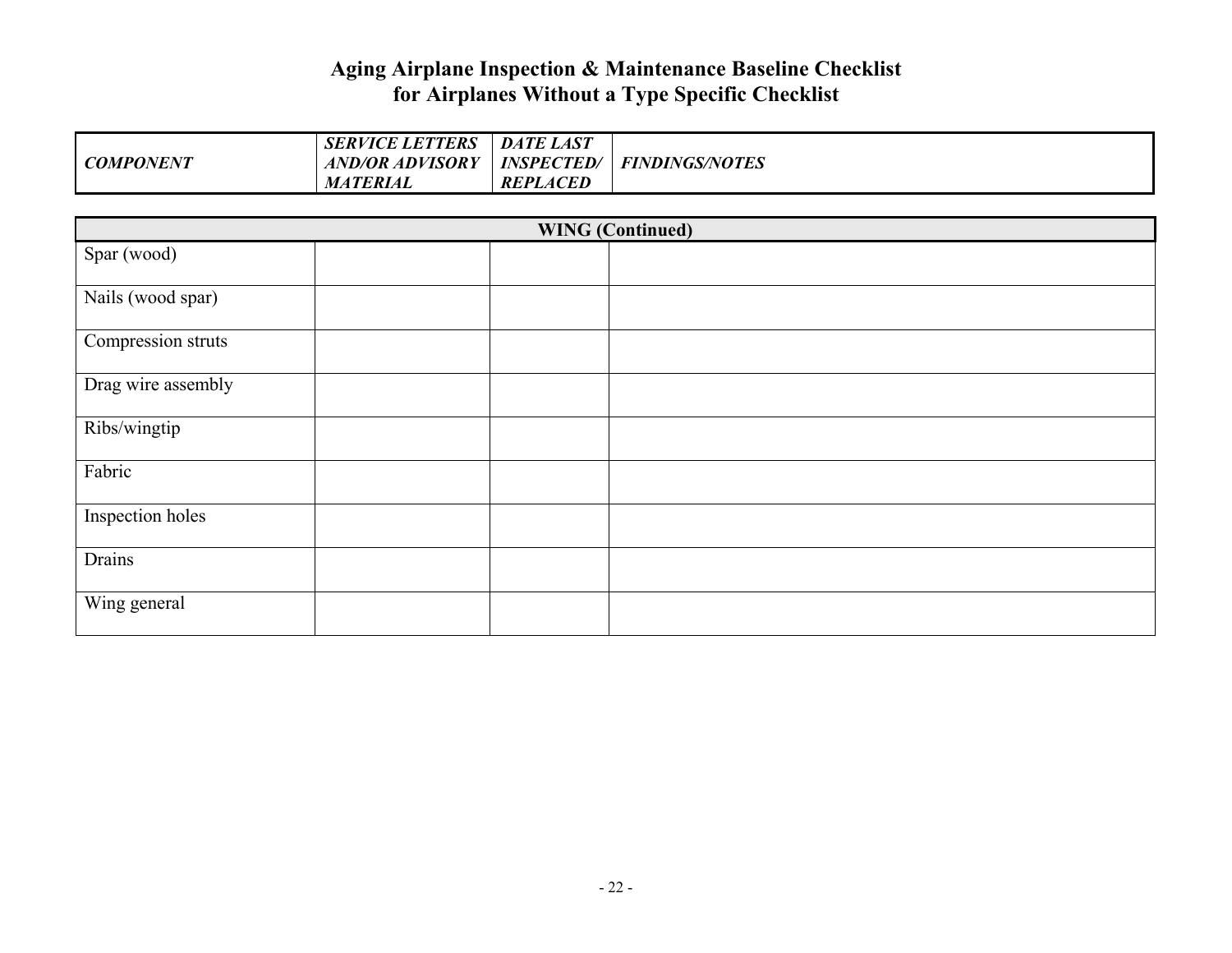### **Appendix 2 - Example Maintenance & Inspection Checklist**

This is an example of how the best practices described in this guide can be used. The checklist format of Appendix 1 was used to develop a special inspection checklist for the wing structure on certain American Champion airplanes. Results of the records research are shown. Manufacturer service letters, applicable ADs, SAIBs, SDRs, and GA alerts (AC 43-16) are listed. It also lists manufacturer, type club, and FAA contact points along with other related technical references.

| <b>Wing Inspection (Fabric Covered)</b>                                    |  |  |  |  |  |
|----------------------------------------------------------------------------|--|--|--|--|--|
| <b>American Champion Aircraft Corporation 7, 8, and 11 Series Aircraft</b> |  |  |  |  |  |

| Component                          | <b>Service Letters/</b>                    | <b>Date Last</b>              | <b>Findings/Notes</b> |
|------------------------------------|--------------------------------------------|-------------------------------|-----------------------|
|                                    | <b>Advisory Material</b>                   | Inspected/<br><b>Replaced</b> |                       |
| Wing attach bolts                  |                                            |                               |                       |
| Strut attach fittings (wood spar)  | S/L65                                      |                               |                       |
| Strut attach fittings (metal spar) | S/L 405 (8GCBC),<br>S/L 408-415            |                               |                       |
| Front strut                        |                                            |                               |                       |
| Rear strut                         |                                            |                               |                       |
| Strut attach bolts                 |                                            |                               |                       |
| Spar (metal)                       |                                            |                               |                       |
| Spar (wood)                        | S/L 406 A                                  |                               |                       |
| Nails (wood spar)                  | S/L C-139                                  |                               |                       |
| Compression struts                 |                                            |                               |                       |
| Drag wire assembly                 |                                            |                               |                       |
| Ribs/wingtip                       | $S/L$ #3, $S/L$ #35, $S/L$ #113<br>(8KCAB) |                               |                       |
| Fabric                             | S/L #75, S/L #85                           |                               |                       |
| Inspection holes                   | <b>S/L 417C</b>                            |                               |                       |
| Drains                             |                                            |                               |                       |
| Wing general                       | $S/L$ #116, $S/L$ #C130<br>(8KCAB)         |                               |                       |

#### **Airworthiness Directives:**

- $\checkmark$  74-23-04 Fatigue Cracks and/or Distortion of Rib Flanges (8KCAB)
- $\checkmark$  90-15-15 R1 Upper Wing Front Spar Strut Fittings (8KCAB)
- $\checkmark$  96-03-11 Metal Spar Wing Front Strut Fittings (8KCAB, 8GCBC, 7GCBC, 7ECA)
- $\checkmark$  96-18-02 Metal Spar Wing Front Strut Fittings (8KCAB, 8GCBC, 7GCBC, 7ECA)
- $\checkmark$  2000-25-02 R1 Wood Spar Inspection (7, 8, and 11 Series Aircraft)

#### **Special Airworthiness Information Bulletins (SAIB):**

 $\checkmark$  ACE-98-32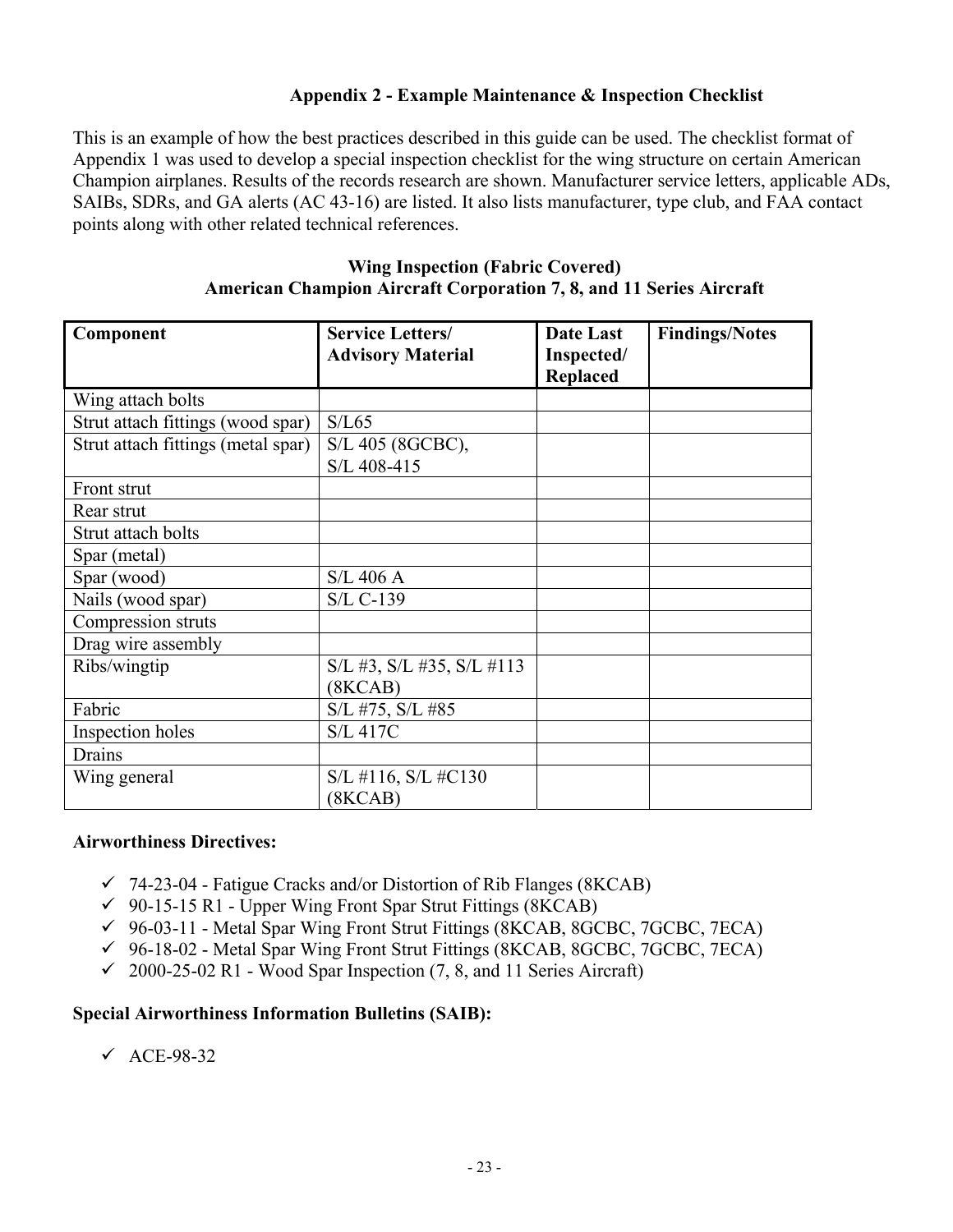### **Service Difficulty Reports Summary (1995 - May 19, 2003):**

- $\checkmark$  89 wing-related reports
	- 67 reports related to AD 200-25-02 R1, Wood Spar Damage compression failures, longitudinal cracks, and loose and missing nails
	- 2 reports of corroded struts filled with water
	- 1 report of cracked ribs
	- 2 reports of corroded strut attach bolts
	- 3 reports of skin attach rivets pulling through the rib flange
	- 1 report of worn fuselage attach bolts and corroded bushings
	- 6 reports of cracked strut attach fittings
	- 8 reports of cracked metal wing skins located over the fuel cell

#### **General Aviation Airworthiness Alerts Summary, AC 43-16A - (May 1997 - May 2003):**

 $\checkmark$  6 wing-related alerts pertaining to damaged wood spars.

### **Wing Related Accident/Incident (January 1998 - May 2003)**:

 $\checkmark$  None

### **Manufacturer Information:**

American Champion Aircraft Company P.O. Box 37 32032 Washington Ave – Hwy D Rochester, WI 53167 Phone: (262) 534-2395 website: *www.amerchampionaircraft.com* 

### **Federal Aviation Administration Office:**

Chicago Aircraft Certification Office Program Manager: Bill Rohder 2300 East Devon Ave Des Plaines, IL 60018